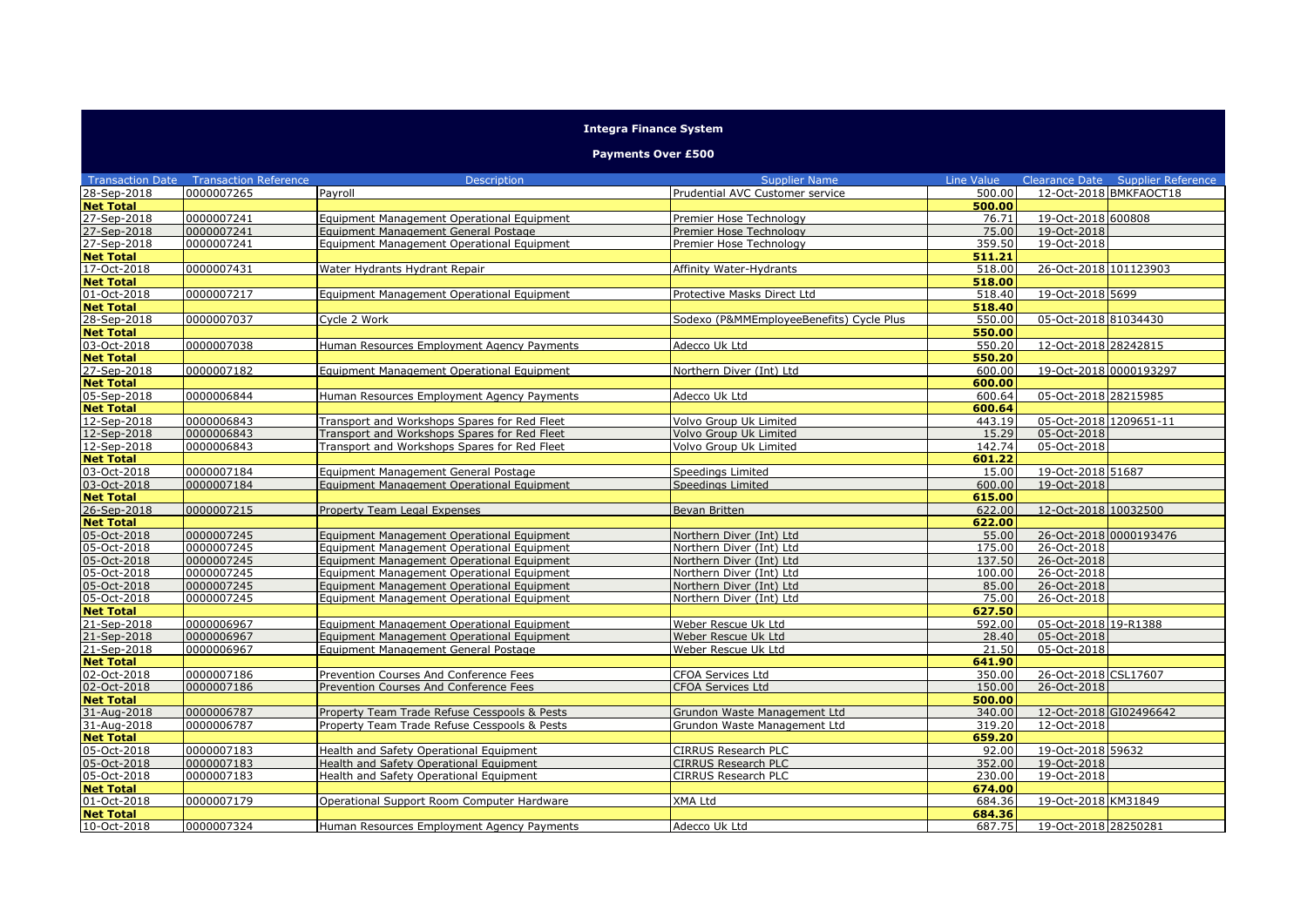| <b>Net Total</b>           |                          |                                                                                                            |                                   | 687.75         |                            |  |
|----------------------------|--------------------------|------------------------------------------------------------------------------------------------------------|-----------------------------------|----------------|----------------------------|--|
| 09-Oct-2018                | 0000007271               | <b>Staff Development Staff Training Fees</b>                                                               | Holiday Inn Aylesbury             | 692.96         | 19-Oct-2018 76928          |  |
| <b>Net Total</b>           |                          |                                                                                                            |                                   | 692.96         |                            |  |
| 29-Aug-2018                | 0000007207               | <b>Equipment Management Uniforms</b>                                                                       | Hunter Apparel Solutions Limited  | 704.34         | 12-Oct-2018 069418         |  |
| <b>Net Total</b>           |                          |                                                                                                            |                                   | 704.34         |                            |  |
| 03-Oct-2018                | 0000007120               | Property Team Plan Preventative Maintenance                                                                | <b>Electrical Services Hbb</b>    | 200.00         | 19-Oct-2018 1507           |  |
|                            | 0000007120               | Property Team Plan Preventative Maintenance                                                                | <b>Electrical Services Hbb</b>    | 187.00         | 19-Oct-2018                |  |
| 03-0ct-2018                | 0000007120               | Property Team Plan Preventative Maintenance                                                                | <b>Electrical Services Hbb</b>    | 319.00         | 19-Oct-2018                |  |
| <b>Net Total</b>           |                          |                                                                                                            |                                   | 706.00         |                            |  |
| 25-Sep-2018                | 0000007251               | Research and Development Operational Equipment                                                             | First Products (Sussex) Ltd       | 20.00          | 12-Oct-2018 08/1815        |  |
| 25-Sep-2018                | 0000007251               | Research and Development Operational Equipment                                                             | First Products (Sussex) Ltd       | 690.00         | 12-Oct-2018                |  |
| <b>Net Total</b>           |                          |                                                                                                            |                                   | 710.00         |                            |  |
| 26-Sep-2018                | 0000007216               | Property Team Legal Expenses                                                                               | Bevan Britten                     | 716.50         | 12-Oct-2018 10032501       |  |
| <b>Net Total</b>           |                          |                                                                                                            |                                   | 716.50         |                            |  |
| 12-Oct-2018                | 0000007287               | Beaconsfield Fire Station Plan Preventative Maintenance                                                    | <b>Tencer Limited</b>             | 360.00         | 19-Oct-2018 99987          |  |
| 12-Oct-2018                | 0000007287               | Newport Pagnell Fire Station Plan Preventative Maintenance                                                 | <b>Tencer Limited</b>             | 360.00         | 19-Oct-2018                |  |
| <b>Net Total</b>           |                          |                                                                                                            |                                   | 720.00         |                            |  |
| 12-Sep-2018                | 0000006896               | Human Resources Employment Agency Payments                                                                 | Adecco Uk Ltd                     | 756.53         | 05-Oct-2018 28222805       |  |
| <b>Net Total</b>           |                          |                                                                                                            |                                   | 756.53         |                            |  |
| 17-Oct-2018                | 0000007415               | Human Resources Employment Agency Payments                                                                 | Adecco Uk Ltd                     | 761.11         | 26-Oct-2018 28257535       |  |
| <b>Net Total</b>           |                          |                                                                                                            |                                   | 761.11         |                            |  |
| 19-Sep-2018                | 0000006971               | Human Resources Employment Agency Payments                                                                 | Adecco Uk Ltd                     | 770.28         | 05-Oct-2018 28229269       |  |
| <b>Net Total</b>           |                          |                                                                                                            |                                   | 770.28         |                            |  |
| 26-Sep-2018                | 0000007039               | Human Resources Employment Agency Payments                                                                 | Adecco Uk Ltd                     | 770.28         | 12-Oct-2018 28236015       |  |
| <b>Net Total</b>           |                          |                                                                                                            |                                   | 770.28         |                            |  |
| 17-Sep-2018                | 0000007031               | <b>Protection Main Communications</b>                                                                      | Rocksure Systems Ltd (Peoplesafe) | 777.00         | 12-Oct-2018 INV57323       |  |
| <b>Net Total</b>           |                          |                                                                                                            |                                   | 777.00         |                            |  |
| 30-Sep-2018                | 0000007155               | Admin Buildings - Unit 7 Plan Preventative Maintenance                                                     | P French                          | 25.00          | 12-Oct-2018 02410          |  |
| 30-Sep-2018                | 0000007155               | Olney Fire Station Plan Preventative Maintenance                                                           | P French                          | 20.00          | 12-Oct-2018                |  |
| 30-Sep-2018                | 0000007155               | Brill Fire Station Plan Preventative Maintenance                                                           | P French                          | 15.00<br>15.00 | 12-Oct-2018                |  |
| 30-Sep-2018                | 0000007155               | Waddesdon Fire Station Plan Preventative Maintenance                                                       | P French                          |                | 12-Oct-2018<br>12-Oct-2018 |  |
| 30-Sep-2018                | 0000007155               | High Wycombe Fire Station Plan Preventative Maintenance                                                    | P French<br>P French              | 80.00<br>20.00 | 12-Oct-2018                |  |
| 30-Sep-2018<br>30-Sep-2018 | 0000007155<br>0000007155 | Winslow Fire Station Plan Preventative Maintenance<br>Broughton Fire Station Plan Preventative Maintenance | P French                          | 52.00          | 12-Oct-2018                |  |
| 30-Sep-2018                | 0000007155               | Great Missenden Fire Station Plan Preventative Maintenance                                                 | P French                          | 23.00          | 12-Oct-2018                |  |
| 30-Sep-2018                | 0000007155               | Amersham Fire Station Plan Preventative Maintenance                                                        | P French                          | 23.00          | 12-Oct-2018                |  |
| 30-Sep-2018                | 0000007155               | MK West Fire Station Plan Preventative Maintenance                                                         | P French                          | 80.00          | 12-Oct-2018                |  |
| 30-Sep-2018                | 0000007155               | Admin Buildings - HQ Plan Preventative Maintenance                                                         | P French                          | 80.00          | 12-Oct-2018                |  |
| 30-Sep-2018                | 0000007155               | Haddenham Fire Station Plan Preventative Maintenance                                                       | P French                          | 52.00          | 12-Oct-2018                |  |
| 30-Sep-2018                | 0000007155               | Newport Pagnell Fire Station Plan Preventative Maintenance                                                 | P French                          | 30.00          | 12-Oct-2018                |  |
| 30-Sep-2018                | 0000007155               | Stokenchurch Fire Station Plan Preventative Maintenance                                                    | P French                          | 20.00          | 12-Oct-2018                |  |
| 30-Sep-2018                | 0000007155               | Beaconsfield Fire Station Plan Preventative Maintenance                                                    | P French                          | 35.00          | 12-Oct-2018                |  |
| 30-Sep-2018                | 0000007155               | Gerrards Cross Fire Station Plan Preventative Maintenance                                                  | P French                          | 23.00          | 12-Oct-2018                |  |
| 30-Sep-2018                | 0000007155               | MK West Fire Station Plan Preventative Maintenance                                                         | P French                          | 85.00          | 12-Oct-2018                |  |
| 30-Sep-2018                | 0000007155               | Marlow Fire Station Plan Preventative Maintenance                                                          | P French                          | 52.00          | 12-Oct-2018                |  |
| 30-Sep-2018                | 0000007155               | Chesham Fire Station Plan Preventative Maintenance                                                         | P French                          | 25.00          | 12-Oct-2018                |  |
| 30-Sep-2018                | 0000007155               | Buckingham Fire Station Plan Preventative Maintenance                                                      | P French                          | 25.00          | 12-Oct-2018                |  |
| 30-Sep-2018                | 0000007155               | Princes Risborough Station Plan Preventative Maintenance                                                   | P French                          | 20.00          | 12-Oct-2018                |  |
| <b>Net Total</b>           |                          |                                                                                                            |                                   | 800.00         |                            |  |
| 03-Oct-2018                | 0000007121               | Capital Purchase                                                                                           | <b>Electrical Services Hbb</b>    | 100.00         | 19-Oct-2018 1506           |  |
| 03-Oct-2018                | 0000007121               | Capital Purchase                                                                                           | <b>Electrical Services Hbb</b>    | 398.00         | 19-Oct-2018                |  |
| 03-Oct-2018                | 0000007121               | Capital Purchase                                                                                           | <b>Electrical Services Hbb</b>    | 325.00         | 19-Oct-2018                |  |
| <b>Net Total</b>           |                          |                                                                                                            |                                   | 823.00         |                            |  |
| 04-Oct-2018                | 0000007187               | Staff Development Staff Training Fees                                                                      | Sivatech Business Solutions Ltd   | 13.50          | 19-Oct-2018 9800           |  |
| 04-Oct-2018                | 0000007187               | <b>Staff Development Staff Training Fees</b>                                                               | Sivatech Business Solutions Ltd   | 270.00         | 19-Oct-2018                |  |
| 04-Oct-2018                | 0000007187               | <b>Staff Development Staff Training Fees</b>                                                               | Sivatech Business Solutions Ltd   | 27.00          | 19-Oct-2018                |  |
| 04-Oct-2018                | 0000007187               | Staff Development Staff Training Fees                                                                      | Sivatech Business Solutions Ltd   | 540.00         | 19-Oct-2018                |  |
| <b>Net Total</b>           |                          |                                                                                                            |                                   | 850.50         |                            |  |
| 28-Sep-2018                | 0000007168               | Human Resources General Office Equipment                                                                   | <b>Manton Office Solutions</b>    | 854.56         | 12-Oct-2018 106929         |  |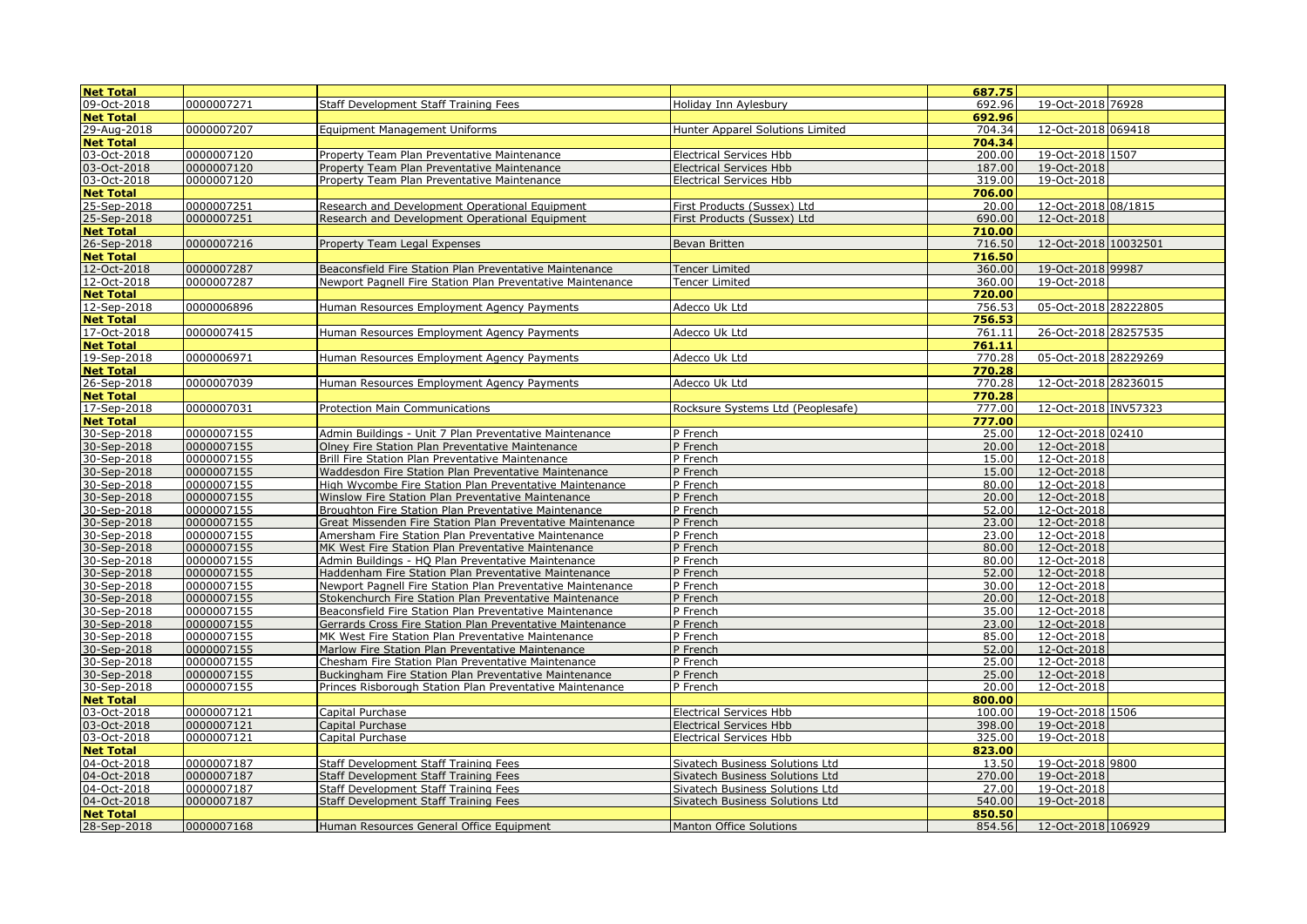| <b>Net Total</b>           |                          |                                                                                                              |                                                                  | 854.56         |                            |                         |
|----------------------------|--------------------------|--------------------------------------------------------------------------------------------------------------|------------------------------------------------------------------|----------------|----------------------------|-------------------------|
| 28-Sep-2018                | 0000007177               | Finance Furniture                                                                                            | <b>Manton Office Solutions</b>                                   | 854.56         | 12-Oct-2018 106931         |                         |
| <b>Net Total</b>           |                          |                                                                                                              |                                                                  | 854.56         |                            |                         |
| 02-Oct-2018                | 0000007452               | Water Hydrants Hydrant Repair                                                                                | Anglian Water (Hydrant) Services Ltd                             | 863.00         | 26-Oct-2018 90485759       |                         |
| <b>Net Total</b>           |                          |                                                                                                              |                                                                  | 863.00         |                            |                         |
| 18-Sep-2018                | 0000006919               | Staff Development Staff Training Fees                                                                        | Vale Financial Training                                          | 916.67         | 05-Oct-2018 2503           |                         |
| 18-Sep-2018                | 0000006919               | <b>Staff Development Staff Training Fees</b>                                                                 | <b>Vale Financial Training</b>                                   | 100.00         | 05-Oct-2018                |                         |
| <b>Net Total</b>           |                          |                                                                                                              |                                                                  | 1,016.67       |                            |                         |
| 03-Oct-2018                | 0000007094               | Property Team Plan Preventative Maintenance                                                                  | <b>Electrical Services Hbb</b>                                   | 157.00         | 19-Oct-2018 1517           |                         |
| 03-Oct-2018                | 0000007094               | Property Team Plan Preventative Maintenance                                                                  | <b>Electrical Services Hbb</b>                                   | 774.00         | 19-Oct-2018                |                         |
| <b>Net Total</b>           |                          |                                                                                                              |                                                                  | 931.00         |                            |                         |
| 05-Oct-2018                | 0000007365               | Marlow Fire Station Electricity                                                                              | <b>Scottish Power</b>                                            | 934.97         | 19-Oct-2018 105821421      |                         |
| <b>Net Total</b>           |                          |                                                                                                              |                                                                  | 934.97         |                            |                         |
| 12-Sep-2018                | 0000006870               | Transport and Workshops Spares for Red Fleet                                                                 | J R Industries Limited                                           | 148.07         | 05-Oct-2018 230711         |                         |
| 12-Sep-2018                | 0000006870               | Transport and Workshops Spares for Red Fleet                                                                 | J R Industries Limited                                           | 106.37         | 05-Oct-2018                |                         |
| 12-Sep-2018                | 0000006870               | Transport and Workshops Spares for Red Fleet                                                                 | J R Industries Limited                                           | 243.88         | 05-Oct-2018                |                         |
| 12-Sep-2018                | 0000006870               | Transport and Workshops Spares for Red Fleet                                                                 | J R Industries Limited                                           | 212.74         | 05-Oct-2018                |                         |
| 12-Sep-2018                | 0000006870               | Transport and Workshops Spares for Red Fleet                                                                 | J R Industries Limited                                           | 121.94         | 05-Oct-2018                |                         |
| <b>Net Total</b>           |                          |                                                                                                              |                                                                  | 833.00         |                            |                         |
| 08-Oct-2018                | 0000007269               | Procurement Employment Agency Payments                                                                       | Hays Specialist Recruitment Ltd                                  | 1,010.64       |                            | 19-Oct-2018 1009020524  |
| <b>Net Total</b>           |                          |                                                                                                              |                                                                  | 1,010.64       |                            |                         |
| 23-Oct-2018                | 0000007456               | Procurement Employment Agency Payments                                                                       | Hays Specialist Recruitment Ltd                                  | 1,010.64       |                            | 26-Oct-2018 1009062816  |
| <b>Net Total</b>           |                          |                                                                                                              |                                                                  | 1,010.64       |                            |                         |
| 12-Oct-2018                | 0000007333               | Procurement Employment Agency Payments                                                                       | Hays Specialist Recruitment Ltd                                  | 1,010.65       |                            | 19-Oct-2018 1009039056  |
| <b>Net Total</b>           |                          |                                                                                                              |                                                                  | 1,010.65       |                            |                         |
| 03-Oct-2018                | 0000007088               | Capital Purchase                                                                                             | <b>Electrical Services Hbb</b>                                   | 1,028.00       | 19-Oct-2018 1527           |                         |
| <b>Net Total</b>           |                          |                                                                                                              |                                                                  | 1,028.00       |                            |                         |
| 26-Sep-2018                | 0000007029               | Brill Fire Station Plan Preventative Maintenance                                                             | Intergrated Water Services Ltd                                   | 32.01          |                            | 26-Oct-2018 CD200100353 |
| 26-Sep-2018                | 0000007029               | Winslow Fire Station Plan Preventative Maintenance                                                           | Intergrated Water Services Ltd                                   | 32.01          | 26-Oct-2018                |                         |
| 26-Sep-2018                | 0000007029               | MK West Fire Station Plan Preventative Maintenance                                                           | Intergrated Water Services Ltd                                   | 105.62         | 26-Oct-2018                |                         |
| 26-Sep-2018                | 0000007029               | Buckingham Fire Station Plan Preventative Maintenance                                                        | Intergrated Water Services Ltd                                   | 93.58          | 26-Oct-2018                |                         |
| 26-Sep-2018                | 0000007029               | Waddesdon Fire Station Plan Preventative Maintenance                                                         | Intergrated Water Services Ltd                                   | 22.90          | 26-Oct-2018                |                         |
| 26-Sep-2018                | 0000007029               | Chesham Fire Station Plan Preventative Maintenance                                                           | Intergrated Water Services Ltd                                   | 33.58          | 26-Oct-2018                |                         |
| 26-Sep-2018<br>26-Sep-2018 | 0000007029<br>0000007029 | Stokenchurch Fire Station Plan Preventative Maintenance                                                      | <b>Intergrated Water Services Ltd</b>                            | 21.34<br>43.65 | 26-Oct-2018<br>26-Oct-2018 |                         |
| 26-Sep-2018                | 0000007029               | Marlow Fire Station Plan Preventative Maintenance<br>Beaconsfield Fire Station Plan Preventative Maintenance | Intergrated Water Services Ltd<br>Intergrated Water Services Ltd | 35.15          | 26-Oct-2018                |                         |
| 26-Sep-2018                | 0000007029               | Haddenham Fire Station Plan Preventative Maintenance                                                         | Intergrated Water Services Ltd                                   | 48.46          | 26-Oct-2018                |                         |
| 26-Sep-2018                | 0000007029               | Olney Fire Station Plan Preventative Maintenance                                                             | Intergrated Water Services Ltd                                   | 24.47          | 26-Oct-2018                |                         |
| 26-Sep-2018                | 0000007029               | Transport and Workshops Plan Preventative Maintenance                                                        | Intergrated Water Services Ltd                                   | 21.83          | 26-Oct-2018                |                         |
| 26-Sep-2018                | 0000007029               | High Wycombe Fire Station Plan Preventative Maintenance                                                      | Intergrated Water Services Ltd                                   | 53.16          | 26-Oct-2018                |                         |
| 26-Sep-2018                | 0000007029               | Newport Pagnell Fire Station Plan Preventative Maintenance                                                   | Intergrated Water Services Ltd                                   | 33.58          | 26-Oct-2018                |                         |
| 26-Sep-2018                | 0000007029               | Gerrards Cross Fire Station Plan Preventative Maintenance                                                    | Intergrated Water Services Ltd                                   | 96.22          | 26-Oct-2018                |                         |
| 26-Sep-2018                | 0000007029               | MK West Fire Station Plan Preventative Maintenance                                                           | <b>Intergrated Water Services Ltd</b>                            | 38.28          | 26-Oct-2018                |                         |
| 26-Sep-2018                | 0000007029               | Broughton Fire Station Plan Preventative Maintenance                                                         | Intergrated Water Services Ltd                                   | 98.28          | 26-Oct-2018                |                         |
| 26-Sep-2018                | 0000007029               | Admin Buildings - HQ Plan Preventative Maintenance                                                           | Intergrated Water Services Ltd                                   | 111.47         | 26-Oct-2018                |                         |
| 26-Sep-2018                | 0000007029               | Princes Risborough Station Plan Preventative Maintenance                                                     | Intergrated Water Services Ltd                                   | 32.01          | 26-Oct-2018                |                         |
| 26-Sep-2018                | 0000007029               | Admin Buildings - Unit 7 Plan Preventative Maintenance                                                       | <b>Intergrated Water Services Ltd</b>                            | 23.40          | 26-Oct-2018                |                         |
| 26-Sep-2018                | 0000007029               | Amersham Fire Station Plan Preventative Maintenance                                                          | Intergrated Water Services Ltd                                   | 28.15          | 26-Oct-2018                |                         |
| 26-Sep-2018                | 0000007029               | Great Missenden Fire Station Plan Preventative Maintenance                                                   | Intergrated Water Services Ltd                                   | 22.90          | 26-Oct-2018                |                         |
| <b>Net Total</b>           |                          |                                                                                                              |                                                                  | 1,052.05       |                            |                         |
| 12-Oct-2018                | 0000007286               | Waddesdon Fire Station Plan Preventative Maintenance                                                         | Intergrated Water Services Ltd                                   | 22.90          |                            | 26-Oct-2018 CD200102634 |
| 12-Oct-2018                | 0000007286               | Marlow Fire Station Plan Preventative Maintenance                                                            | Intergrated Water Services Ltd                                   | 43.65          | 26-Oct-2018                |                         |
| 12-Oct-2018                | 0000007286               | Winslow Fire Station Plan Preventative Maintenance                                                           | Intergrated Water Services Ltd                                   | 32.01          | 26-Oct-2018                |                         |
| 12-Oct-2018                | 0000007286               | MK West Fire Station Plan Preventative Maintenance                                                           | <b>Intergrated Water Services Ltd</b>                            | 38.28          | 26-Oct-2018                |                         |
| 12-Oct-2018                | 0000007286               | Great Missenden Fire Station Plan Preventative Maintenance                                                   | Intergrated Water Services Ltd                                   | 22.90          | 26-Oct-2018                |                         |
| 12-Oct-2018                | 0000007286               | Gerrards Cross Fire Station Plan Preventative Maintenance                                                    | <b>Intergrated Water Services Ltd</b>                            | 96.22          | 26-Oct-2018                |                         |
| 12-Oct-2018                | 0000007286               | Admin Buildings - HQ Plan Preventative Maintenance                                                           | Intergrated Water Services Ltd                                   | 111.47         | 26-Oct-2018                |                         |
| 12-Oct-2018                | 0000007286               | Broughton Fire Station Plan Preventative Maintenance                                                         | Intergrated Water Services Ltd                                   | 98.28          | 26-Oct-2018                |                         |
| 12-Oct-2018                | 0000007286               | MK West Fire Station Plan Preventative Maintenance                                                           | Intergrated Water Services Ltd                                   | 105.62         | 26-Oct-2018                |                         |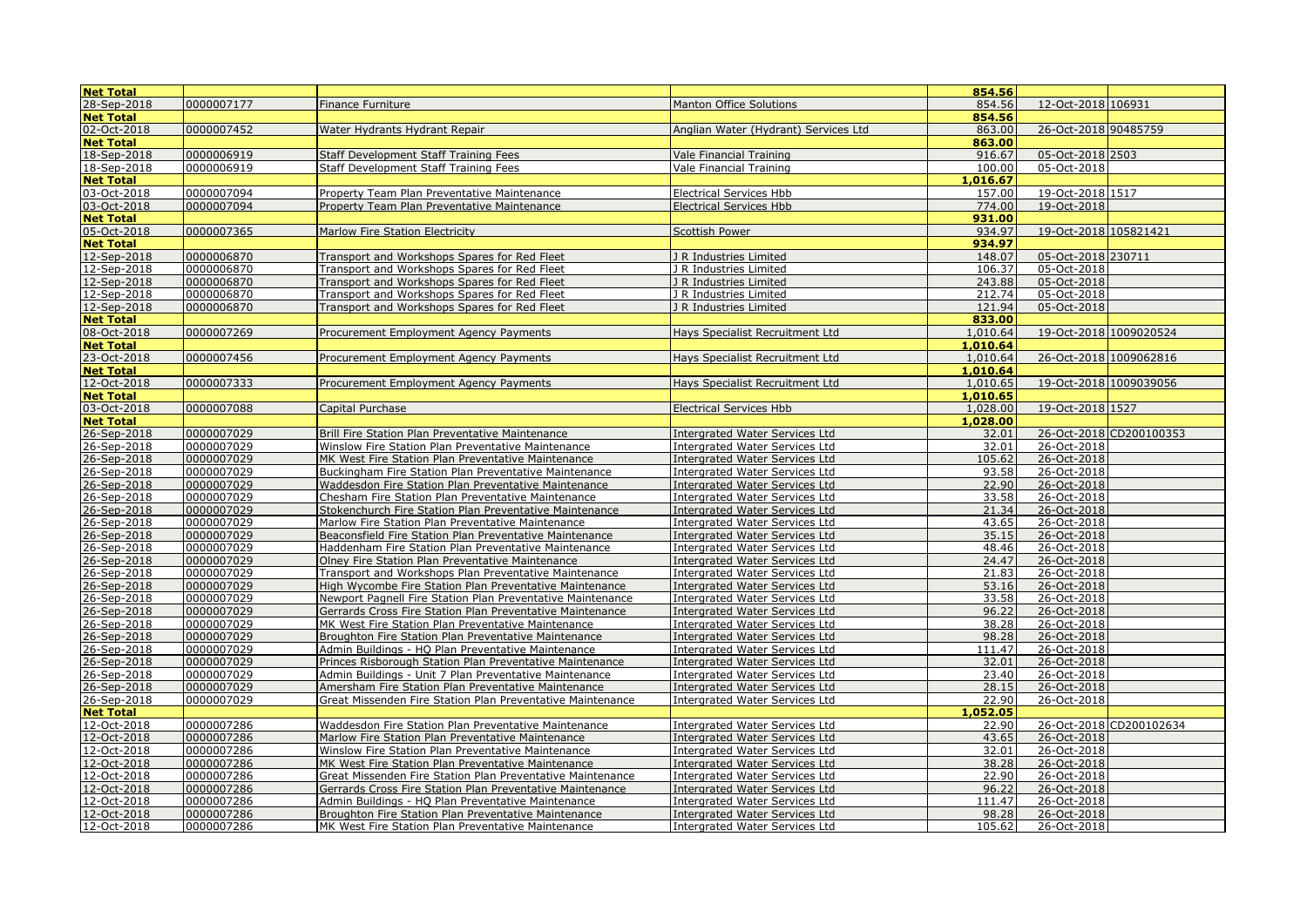| 12-Oct-2018      | 0000007286 | Amersham Fire Station Plan Preventative Maintenance        | <b>Intergrated Water Services Ltd</b> | 28.15    | 26-Oct-2018          |  |
|------------------|------------|------------------------------------------------------------|---------------------------------------|----------|----------------------|--|
| 12-Oct-2018      | 0000007286 | Princes Risborough Station Plan Preventative Maintenance   | Interarated Water Services Ltd        | 32.01    | 26-Oct-2018          |  |
| 12-Oct-2018      | 0000007286 | Transport and Workshops Plan Preventative Maintenance      | Intergrated Water Services Ltd        | 21.83    | 26-Oct-2018          |  |
| 12-Oct-2018      | 0000007286 | Stokenchurch Fire Station Plan Preventative Maintenance    | Intergrated Water Services Ltd        | 21.34    | 26-Oct-2018          |  |
| 12-Oct-2018      | 0000007286 | High Wycombe Fire Station Plan Preventative Maintenance    | <b>Intergrated Water Services Ltd</b> | 53.16    | 26-Oct-2018          |  |
| 12-Oct-2018      | 0000007286 | Brill Fire Station Plan Preventative Maintenance           | Intergrated Water Services Ltd        | 32.01    | 26-Oct-2018          |  |
| 12-Oct-2018      | 0000007286 | Buckingham Fire Station Plan Preventative Maintenance      | <b>Intergrated Water Services Ltd</b> | 93.58    | 26-Oct-2018          |  |
| 12-Oct-2018      | 0000007286 | Newport Pagnell Fire Station Plan Preventative Maintenance | Intergrated Water Services Ltd        | 33.58    | 26-Oct-2018          |  |
| 12-Oct-2018      | 0000007286 | Haddenham Fire Station Plan Preventative Maintenance       | Intergrated Water Services Ltd        | 48.46    | 26-Oct-2018          |  |
| 12-Oct-2018      | 0000007286 | Beaconsfield Fire Station Plan Preventative Maintenance    | <b>Intergrated Water Services Ltd</b> | 35.15    | 26-Oct-2018          |  |
| 12-Oct-2018      | 0000007286 | Olney Fire Station Plan Preventative Maintenance           | Intergrated Water Services Ltd        | 24.47    | 26-Oct-2018          |  |
| 12-Oct-2018      | 0000007286 | Admin Buildings - Unit 7 Plan Preventative Maintenance     | Intergrated Water Services Ltd        | 23.40    | 26-Oct-2018          |  |
| 12-Oct-2018      | 0000007286 | Chesham Fire Station Plan Preventative Maintenance         | Intergrated Water Services Ltd        | 33.58    | 26-Oct-2018          |  |
| <b>Net Total</b> |            |                                                            |                                       | 1,052.05 |                      |  |
| 26-Sep-2018      | 0000007032 | Property Team General Repairs & Maintenance                | Oak Park Alarms Security Serv Ltd     | 1,090.00 | 05-Oct-2018 73936    |  |
|                  |            |                                                            |                                       |          |                      |  |
| <b>Net Total</b> |            |                                                            |                                       | 1,090.00 |                      |  |
| 03-Oct-2018      | 0000007102 | Aylesbury Fire Station Plan Preventative Maintenance       | <b>Electrical Services Hbb</b>        | 50.00    | 19-Oct-2018 1534     |  |
| 03-Oct-2018      | 0000007102 | Stokenchurch Fire Station Plan Preventative Maintenance    | <b>Electrical Services Hbb</b>        | 50.00    | 19-Oct-2018          |  |
| 03-Oct-2018      | 0000007102 | Brill Fire Station Plan Preventative Maintenance           | <b>Electrical Services Hbb</b>        | 50.00    | 19-Oct-2018          |  |
| 03-Oct-2018      | 0000007102 | Chesham Fire Station Plan Preventative Maintenance         | <b>Electrical Services Hbb</b>        | 50.00    | 19-Oct-2018          |  |
| 03-Oct-2018      | 0000007102 | Great Missenden Fire Station Plan Preventative Maintenance | <b>Electrical Services Hbb</b>        | 50.00    | 19-Oct-2018          |  |
| 03-Oct-2018      | 0000007102 | High Wycombe Fire Station Plan Preventative Maintenance    | <b>Electrical Services Hbb</b>        | 50.00    | 19-Oct-2018          |  |
| 03-Oct-2018      | 0000007102 | Princes Risborough Station Plan Preventative Maintenance   | <b>Electrical Services Hbb</b>        | 50.00    | 19-Oct-2018          |  |
| 03-Oct-2018      | 0000007102 | Winslow Fire Station Plan Preventative Maintenance         | <b>Electrical Services Hbb</b>        | 50.00    | 19-Oct-2018          |  |
| 03-Oct-2018      | 0000007102 | Marlow Fire Station Plan Preventative Maintenance          | <b>Electrical Services Hbb</b>        | 50.00    | 19-Oct-2018          |  |
| 03-Oct-2018      | 0000007102 | Gerrards Cross Fire Station Plan Preventative Maintenance  | <b>Electrical Services Hbb</b>        | 50.00    | 19-Oct-2018          |  |
| 03-Oct-2018      | 0000007102 | Waddesdon Fire Station Plan Preventative Maintenance       | <b>Electrical Services Hbb</b>        | 50.00    | 19-Oct-2018          |  |
| 03-Oct-2018      | 0000007102 | Beaconsfield Fire Station Plan Preventative Maintenance    | <b>Electrical Services Hbb</b>        | 50.00    | 19-Oct-2018          |  |
| 03-Oct-2018      | 0000007102 | Olney Fire Station Plan Preventative Maintenance           | <b>Electrical Services Hbb</b>        | 50.00    | 19-Oct-2018          |  |
| 03-Oct-2018      | 0000007102 | Buckingham Fire Station Plan Preventative Maintenance      | <b>Electrical Services Hbb</b>        | 50.00    | 19-Oct-2018          |  |
| 03-Oct-2018      | 0000007102 | MK West Fire Station Plan Preventative Maintenance         | <b>Electrical Services Hbb</b>        | 50.00    | 19-Oct-2018          |  |
| 03-Oct-2018      | 0000007102 | Urban Search and Rescue Plan Preventative Maintenance      | <b>Electrical Services Hbb</b>        | 50.00    | 19-Oct-2018          |  |
| 03-Oct-2018      | 0000007102 |                                                            | <b>Electrical Services Hbb</b>        | 50.00    | 19-Oct-2018          |  |
|                  | 0000007102 | Transport and Workshops Plan Preventative Maintenance      |                                       | 50.00    | 19-Oct-2018          |  |
| 03-Oct-2018      |            | Broughton Fire Station Plan Preventative Maintenance       | <b>Electrical Services Hbb</b>        | 50.00    |                      |  |
| 03-Oct-2018      | 0000007102 | Newport Pagnell Fire Station Plan Preventative Maintenance | <b>Electrical Services Hbb</b>        |          | 19-Oct-2018          |  |
| 03-Oct-2018      | 0000007102 | Amersham Fire Station Plan Preventative Maintenance        | <b>Electrical Services Hbb</b>        | 50.00    | 19-Oct-2018          |  |
| 03-Oct-2018      | 0000007102 | Haddenham Fire Station Plan Preventative Maintenance       | <b>Electrical Services Hbb</b>        | 50.00    | 19-Oct-2018          |  |
| <b>Net Total</b> |            |                                                            |                                       | 1.050.00 |                      |  |
| 21-Sep-2018      | 0000006965 | Equipment Management General Postage                       | Collins Nets Ltd                      | 15.00    | 12-Oct-2018 107303   |  |
| 21-Sep-2018      | 0000006965 | Equipment Management Operational Equipment                 | Collins Nets Ltd                      | 63.00    | 12-Oct-2018          |  |
| 21-Sep-2018      | 0000006965 | Equipment Management Operational Equipment                 | Collins Nets Ltd                      | 820.00   | 12-Oct-2018          |  |
| 21-Sep-2018      | 0000006965 | Equipment Management Operational Equipment                 | Collins Nets Ltd                      | 228.00   | 12-Oct-2018          |  |
| <b>Net Total</b> |            |                                                            |                                       | 1,126.00 |                      |  |
| 30-Sep-2018      | 0000007326 | Human Resources Occupational Health Nurse Sess             | M.K. Occupational Health              | 1,135.00 | 19-Oct-2018 90407    |  |
| <b>Net Total</b> |            |                                                            |                                       | 1,135.00 |                      |  |
| 25-Sep-2018      | 0000007006 | Operational Support Room Computer Hardware                 | XMA Ltd                               | 1,136.52 | 12-Oct-2018 KM19326  |  |
| <b>Net Total</b> |            |                                                            |                                       | 1,136.52 |                      |  |
| 30-Aug-2018      | 0000007473 | Transport and Workshops Spares for Red Fleet               | Truckeast Ltd                         | 1,139.25 | 26-Oct-2018 15081367 |  |
| <b>Net Total</b> |            |                                                            |                                       | 1,139.25 |                      |  |
| 29-Sep-2018      | 0000007230 | Transport and Workshops Operational Equipment              | Peter Bassett Ltd                     | 16.85    | 12-Oct-2018 224292   |  |
| 29-Sep-2018      | 0000007230 | Transport and Workshops Operational Equipment              | Peter Bassett Ltd                     | 17.60    | 12-Oct-2018          |  |
| 29-Sep-2018      | 0000007230 | Transport and Workshops Spares for Red Fleet               | Peter Bassett Ltd                     | 255.00   | 12-Oct-2018          |  |
| 29-Sep-2018      | 0000007230 | Transport and Workshops Spares for Red Fleet               | Peter Bassett Ltd                     | 203.46   | 12-Oct-2018          |  |
| 29-Sep-2018      | 0000007230 | Transport and Workshops Operational Equipment              | Peter Bassett Ltd                     | 25.95    | 12-Oct-2018          |  |
| 29-Sep-2018      | 0000007230 | Transport and Workshops Diesel Oil - Gas Oil               | Peter Bassett Ltd                     | 285.00   | 12-Oct-2018          |  |
| 29-Sep-2018      | 0000007230 | Transport and Workshops Spares for Red Fleet               | Peter Bassett Ltd                     | 16.04    | 12-Oct-2018          |  |
| 29-Sep-2018      | 0000007230 | Transport and Workshops Spares for Red Fleet               | Peter Bassett Ltd                     | 57.92    | 12-Oct-2018          |  |
|                  | 0000007230 |                                                            |                                       | 17.60    | 12-Oct-2018          |  |
| 29-Sep-2018      |            | Transport and Workshops Spares for Red Fleet               | Peter Bassett Ltd                     |          |                      |  |
| 29-Sep-2018      | 0000007230 | Transport and Workshops Spares for Red Fleet               | Peter Bassett Ltd                     | 266.62   | 12-Oct-2018          |  |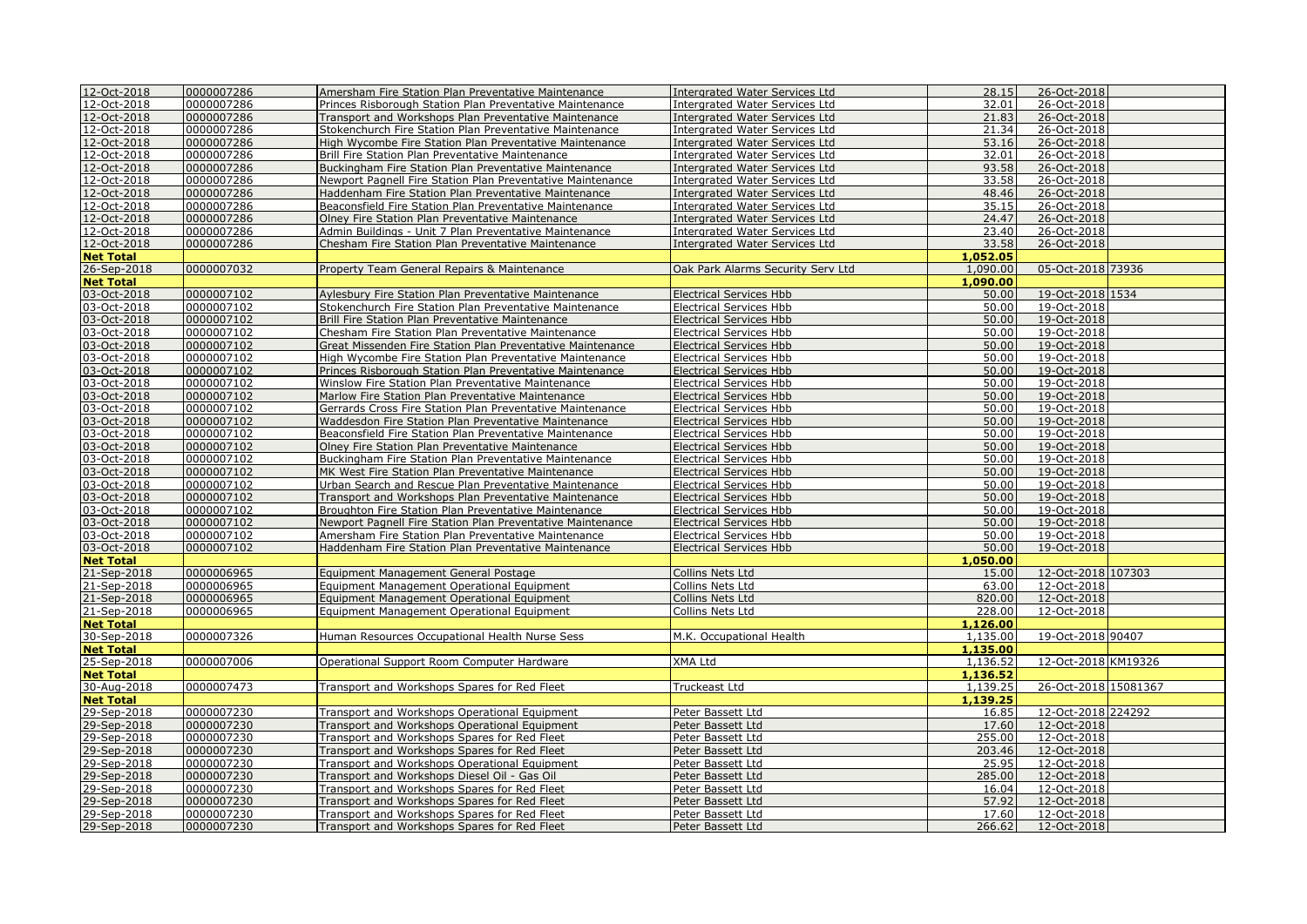| <b>Net Total</b>           |                          |                                                                                                                 |                                                                  | 1,162.04       |                            |                             |
|----------------------------|--------------------------|-----------------------------------------------------------------------------------------------------------------|------------------------------------------------------------------|----------------|----------------------------|-----------------------------|
| 26-Sep-2018                | 0000007023               | Data Intelligence Computer Software                                                                             | Aligned Assets Limited                                           | 1,200.00       | 12-Oct-2018 INV2316        |                             |
| <b>Net Total</b>           |                          |                                                                                                                 |                                                                  | 1,200.00       |                            |                             |
| 30-Sep-2018                | 0000007352               | Capital Purchase                                                                                                | <b>Wernick Events</b>                                            | 1,264.30       | 19-Oct-2018 29995          |                             |
| <b>Net Total</b>           |                          |                                                                                                                 |                                                                  | 1,264.30       |                            |                             |
| 17-Oct-2018                | 0000007374               | Finance Employment Agency Payments                                                                              | Hays Specialist Recruitment Ltd                                  | 1,268.00       | 19-Oct-2018 1009052745     |                             |
| <b>Net Total</b>           |                          |                                                                                                                 |                                                                  | 1,268.00       |                            |                             |
| 24-Sep-2018                | 0000007000               | Equipment Management General Postage                                                                            | Martek Lifecare                                                  | 12.00          | 05-Oct-2018 115980         |                             |
| 24-Sep-2018                | 0000007000               | Equipment Management Operational Equipment                                                                      | Martek Lifecare                                                  | 156.00         | 05-Oct-2018                |                             |
| 24-Sep-2018                | 0000007000               | Equipment Management Operational Equipment                                                                      | Martek Lifecare                                                  | 1,116.00       | 05-Oct-2018                |                             |
| <b>Net Total</b>           |                          |                                                                                                                 |                                                                  | 1,284.00       |                            |                             |
| 21-Sep-2018                | 0000007009               | Transport and Workshops Tyres & Tubes                                                                           | Ats Euromaster Limited                                           | 312.44         |                            | 12-Oct-2018 A2560422120     |
| 21-Sep-2018                | 0000007009               | Transport and Workshops Tyres & Tubes                                                                           | Ats Euromaster Limited                                           | 42.58          | 12-Oct-2018                |                             |
| 21-Sep-2018                | 0000007009               | Transport and Workshops Tyres & Tubes                                                                           | Ats Euromaster Limited                                           | 387.44         | 12-Oct-2018                |                             |
| 21-Sep-2018                | 0000007009               | Transport and Workshops Tyres & Tubes                                                                           | Ats Euromaster Limited                                           | 586.02         | 12-Oct-2018                |                             |
| <b>Net Total</b>           |                          |                                                                                                                 |                                                                  | 1,328.48       |                            |                             |
| 14-Sep-2018                | 0000006945               | Capital Purchase                                                                                                | Delta Fire Ltd                                                   | 1,380.00       | 05-Oct-2018 68058          |                             |
| <b>Net Total</b>           |                          |                                                                                                                 |                                                                  | 1,380,00       |                            |                             |
| 03-Oct-2018                | 0000007101               | Transport and Workshops Plan Preventative Maintenance                                                           | <b>Electrical Services Hbb</b>                                   | 60.00          | 19-Oct-2018 1535           |                             |
| 03-Oct-2018                | 0000007101               | Buckingham Fire Station Plan Preventative Maintenance                                                           | <b>Electrical Services Hbb</b>                                   | 60.00          | 19-Oct-2018                |                             |
| 03-Oct-2018                | 0000007101               | Waddesdon Fire Station Plan Preventative Maintenance                                                            | <b>Electrical Services Hbb</b>                                   | 60.00          | 19-Oct-2018                |                             |
| 03-Oct-2018                | 0000007101               | Winslow Fire Station Plan Preventative Maintenance                                                              | <b>Electrical Services Hbb</b>                                   | 60.00          | 19-Oct-2018                |                             |
| 03-Oct-2018                | 0000007101               | Amersham Fire Station Plan Preventative Maintenance                                                             | <b>Electrical Services Hbb</b>                                   | 60.00          | 19-Oct-2018                |                             |
| 03-Oct-2018                | 0000007101               | Princes Risborough Station Plan Preventative Maintenance                                                        | <b>Electrical Services Hbb</b>                                   | 60.00          | 19-Oct-2018                |                             |
| 03-Oct-2018                | 0000007101               | Admin Buildings - HQ Plan Preventative Maintenance                                                              | <b>Electrical Services Hbb</b>                                   | 60.00          | 19-Oct-2018                |                             |
| 03-Oct-2018                | 0000007101               | Admin Buildings - Unit 7 Plan Preventative Maintenance                                                          | <b>Electrical Services Hbb</b>                                   | 60.00          | 19-Oct-2018                |                             |
| 03-Oct-2018                | 0000007101               | Beaconsfield Fire Station Plan Preventative Maintenance                                                         | Electrical Services Hbb                                          | 60.00          | 19-Oct-2018                |                             |
| 03-Oct-2018                | 0000007101               | Aylesbury Fire Station Plan Preventative Maintenance                                                            | <b>Electrical Services Hbb</b>                                   | 60.00          | 19-Oct-2018                |                             |
| 03-Oct-2018                | 0000007101               | Chesham Fire Station Plan Preventative Maintenance                                                              | <b>Electrical Services Hbb</b>                                   | 60.00          | 19-Oct-2018                |                             |
| 03-Oct-2018                | 0000007101               | Olney Fire Station Plan Preventative Maintenance                                                                | <b>Electrical Services Hbb</b>                                   | 60.00          | 19-Oct-2018                |                             |
| 03-Oct-2018                | 0000007101               | Gerrards Cross Fire Station Plan Preventative Maintenance                                                       | <b>Electrical Services Hbb</b>                                   | 60.00          | 19-Oct-2018                |                             |
| 03-Oct-2018                | 0000007101               | Newport Pagnell Fire Station Plan Preventative Maintenance                                                      | <b>Electrical Services Hbb</b>                                   | 60.00          | 19-Oct-2018                |                             |
| 03-Oct-2018                | 0000007101               | Brill Fire Station Plan Preventative Maintenance                                                                | Electrical Services Hbb                                          | 60.00          | 19-Oct-2018                |                             |
| 03-Oct-2018<br>03-Oct-2018 | 0000007101<br>0000007101 | High Wycombe Fire Station Plan Preventative Maintenance                                                         | <b>Electrical Services Hbb</b>                                   | 60.00<br>60.00 | 19-Oct-2018<br>19-Oct-2018 |                             |
| 03-Oct-2018                | 0000007101               | Great Missenden Fire Station Plan Preventative Maintenance<br>Marlow Fire Station Plan Preventative Maintenance | <b>Electrical Services Hbb</b><br><b>Electrical Services Hbb</b> | 60.00          | 19-Oct-2018                |                             |
| 03-Oct-2018                | 0000007101               | Haddenham Fire Station Plan Preventative Maintenance                                                            | <b>Electrical Services Hbb</b>                                   | 60.00          | 19-Oct-2018                |                             |
| 03-Oct-2018                | 0000007101               | Broughton Fire Station Plan Preventative Maintenance                                                            | <b>Electrical Services Hbb</b>                                   | 60.00          | 19-Oct-2018                |                             |
| 03-Oct-2018                | 0000007101               | MK West Fire Station Plan Preventative Maintenance                                                              | <b>Electrical Services Hbb</b>                                   | 60.00          | 19-Oct-2018                |                             |
| 03-Oct-2018                | 0000007101               | Stokenchurch Fire Station Plan Preventative Maintenance                                                         | <b>Electrical Services Hbb</b>                                   | 60.00          | 19-Oct-2018                |                             |
| <b>Net Total</b>           |                          |                                                                                                                 |                                                                  | 1,320.00       |                            |                             |
| 05-Oct-2018                | 0000007366               | Admin Buildings - Unit 7 Electricity                                                                            | <b>Scottish Power</b>                                            | 1.389.73       | 19-Oct-2018 105821151      |                             |
| <b>Net Total</b>           |                          |                                                                                                                 |                                                                  | 1,389.73       |                            |                             |
| 09-Oct-2018                | 0000007180               | Property Team General Repairs & Maintenance                                                                     | <b>Instant Doors</b>                                             | 1,435.00       | 26-Oct-2018 MK4165         |                             |
| <b>Net Total</b>           |                          |                                                                                                                 |                                                                  | 1,435.00       |                            |                             |
| 30-Sep-2018                | 0000007252               | <b>Equipment Management Uniforms</b>                                                                            | MWUK T/A Dimensions                                              | 38.04          |                            | 12-Oct-2018 OLSINC/05232251 |
| 30-Sep-2018                | 0000007252               | <b>Equipment Management Uniforms</b>                                                                            | MWUK T/A Dimensions                                              | 300.50         | 12-Oct-2018                |                             |
| 30-Sep-2018                | 0000007252               | <b>Equipment Management Uniforms</b>                                                                            | MWUK T/A Dimensions                                              | 182.80         | 12-Oct-2018                |                             |
| 30-Sep-2018                | 0000007252               | <b>Equipment Management Uniforms</b>                                                                            | MWUK T/A Dimensions                                              | 91.40          | 12-Oct-2018                |                             |
| <b>Net Total</b>           |                          |                                                                                                                 |                                                                  | 612.74         |                            |                             |
| 16-Oct-2018                | 0000007444               | Transport and Workshops Car Leasing                                                                             | Lex Autolease Ltd                                                | 333.57         | 26-Oct-2018 MRI7684068     |                             |
| 16-Oct-2018                | 0000007444               | Transport and Workshops Car Leasing                                                                             | Lex Autolease Ltd                                                | 1,280.80       | 26-Oct-2018                |                             |
| <b>Net Total</b>           |                          |                                                                                                                 |                                                                  | 1,614.37       |                            |                             |
| 16-Oct-2018                | 0000007445               | Transport and Workshops Car Leasing                                                                             | Lex Autolease Ltd                                                | 1,280.80       | 26-Oct-2018 MRI7685468     |                             |
| 16-Oct-2018                | 0000007445               | Transport and Workshops Car Leasing                                                                             | Lex Autolease Ltd                                                | 333.57         | 26-Oct-2018                |                             |
| <b>Net Total</b>           |                          |                                                                                                                 |                                                                  | 1,614.37       |                            |                             |
| 16-Oct-2018                | 0000007446               | Transport and Workshops Car Leasing                                                                             | Lex Autolease Ltd                                                | 333.57         | 26-Oct-2018 MRI7684126     |                             |
| 16-Oct-2018                | 0000007446               | Transport and Workshops Car Leasing                                                                             | Lex Autolease Ltd                                                | 1,280.80       | 26-Oct-2018                |                             |
| <b>Net Total</b>           |                          |                                                                                                                 |                                                                  | 1,614.37       |                            |                             |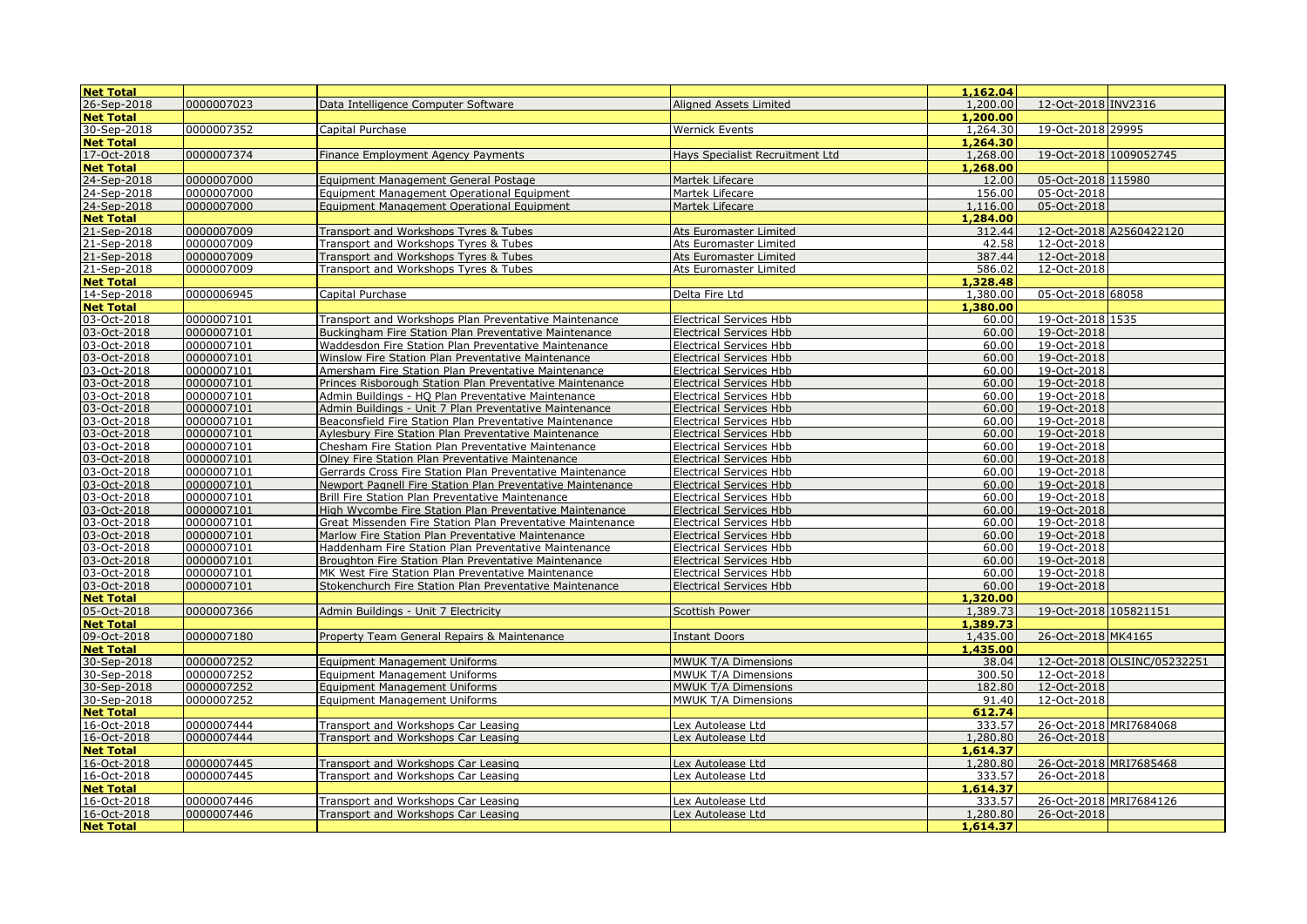| 16-Oct-2018                | 0000007449 | Transport and Workshops Car Leasing                      | Lex Autolease Ltd                  | 333.57         | 26-Oct-2018 MRI7685443 |                             |
|----------------------------|------------|----------------------------------------------------------|------------------------------------|----------------|------------------------|-----------------------------|
| 16-Oct-2018                | 0000007449 | Transport and Workshops Car Leasing                      | Lex Autolease Ltd                  | 1,280.80       | 26-Oct-2018            |                             |
| <b>Net Total</b>           |            |                                                          |                                    | 1,614.37       |                        |                             |
| 16-Oct-2018                | 0000007450 | Transport and Workshops Car Leasing                      | Lex Autolease Ltd                  | 333.57         | 26-Oct-2018 MRI7684224 |                             |
| 16-Oct-2018                | 0000007450 | Transport and Workshops Car Leasing                      | Lex Autolease Ltd                  | 1,280.80       | 26-Oct-2018            |                             |
| <b>Net Total</b>           |            |                                                          |                                    | 1,614.37       |                        |                             |
| 23-Oct-2018<br>23-Oct-2018 | 0000007448 | Transport and Workshops Car Leasing                      | Lex Autolease Ltd                  | 333.57         | 26-Oct-2018 MRI7684838 |                             |
|                            | 0000007448 | Transport and Workshops Car Leasing                      | Lex Autolease Ltd                  | 1,280.80       | 26-Oct-2018            |                             |
| <b>Net Total</b>           |            |                                                          |                                    | 1,614.37       |                        |                             |
| 18-Sep-2018                | 0000006977 | Capital Purchase                                         | Delta Fire Ltd                     | 1,480.00       | 12-Oct-2018 68091      |                             |
| <b>Net Total</b>           |            |                                                          |                                    | 1,480.00       |                        |                             |
| 24-Aug-2018                | 0000006654 | Property Team General Repairs & Maintenance              | <b>Instant Doors</b>               | 66.00          | 12-Oct-2018 MK4131     |                             |
| 24-Aug-2018                | 0000006654 | Property Team General Repairs & Maintenance              | <b>Instant Doors</b>               | 1,435.00       | 12-Oct-2018            |                             |
| <b>Net Total</b>           |            |                                                          |                                    | 1,501.00       |                        |                             |
| 10-Sep-2018                | 0000006845 | Finance Courses And Conference Fees                      | PSTax                              | 85.00          | 12-Oct-2018 105417     |                             |
| 10-Sep-2018                | 0000006845 | Finance Courses And Conference Fees                      | PSTax                              | 1,490.00       | 12-Oct-2018            |                             |
| <b>Net Total</b>           |            |                                                          |                                    | 1,575.00       |                        |                             |
| 01-Sep-2018                | 0000007272 | <b>ICT Main Communications</b>                           | Daisy Telecoms Ltd                 | 1,482.64       | 19-Oct-2018 8279702    |                             |
| 01-Sep-2018                | 0000007272 | <b>ICT Main Communications</b>                           | Daisy Telecoms Ltd                 | 1,621.00       | 19-Oct-2018            |                             |
| <b>Net Total</b>           |            |                                                          |                                    | 3,103.64       |                        |                             |
| 05-Oct-2018                | 0000007076 | Transport and Workshops Spares for Red Fleet             | Truckeast Ltd                      | 1,653.25       | 19-Oct-2018 15081823   |                             |
| <b>Net Total</b>           |            |                                                          |                                    | 1,653.25       |                        |                             |
|                            |            |                                                          |                                    |                |                        |                             |
| 13-Apr-2018                | 0000007273 | Water Hydrants Hydrant Materials                         | Aquacheck Engineering Ltd          | 27.76<br>31.12 | 19-Oct-2018 20805      |                             |
| 13-Apr-2018                | 0000007273 | Water Hydrants Hydrant Materials                         | Aquacheck Engineering Ltd          |                | 19-Oct-2018            |                             |
| 13-Apr-2018                | 0000007273 | Water Hydrants Hydrant Materials                         | Aguacheck Engineering Ltd          | 378.00         | 19-Oct-2018            |                             |
| 13-Apr-2018                | 0000007273 | Water Hydrants Hydrant Materials                         | Aquacheck Engineering Ltd          | 30.20          | 19-Oct-2018            |                             |
| 13-Apr-2018                | 0000007273 | Water Hydrants Hydrant Materials                         | Aquacheck Engineering Ltd          | 399.20         | 19-Oct-2018            |                             |
| 13-Apr-2018                | 0000007273 | Water Hydrants Hydrant Materials                         | Aquacheck Engineering Ltd          | 116.00         | 19-Oct-2018            |                             |
| 13-Apr-2018                | 0000007273 | Water Hydrants Hydrant Materials                         | Aquacheck Engineering Ltd          | 40.00          | 19-Oct-2018            |                             |
| <b>Net Total</b>           |            |                                                          |                                    | 1.022.28       |                        |                             |
| 28-Sep-2018                | 0000007169 | Property Team Cleaning Contract Services                 | Ever Brite Cleaning Services       | 1,666.70       | 12-Oct-2018 18830      |                             |
| <b>Net Total</b>           |            |                                                          |                                    | 1,666.70       |                        |                             |
| 16-Oct-2018                | 0000007447 | Transport and Workshops Car Leasing                      | Lex Autolease Ltd                  | 319.71         | 26-Oct-2018 MRI7684928 |                             |
| 16-Oct-2018                | 0000007447 | Transport and Workshops Car Leasing                      | Lex Autolease Ltd                  | 1,547.83       | 26-Oct-2018            |                             |
| <b>Net Total</b>           |            |                                                          |                                    | 1,867.54       |                        |                             |
| 16-Oct-2018                | 0000007453 | Transport and Workshops Car Leasing                      | Lex Autolease Ltd                  | 1,547.83       | 26-Oct-2018 MRI7685319 |                             |
| 16-Oct-2018                | 0000007453 | Transport and Workshops Car Leasing                      | Lex Autolease Ltd                  | 319.71         | 26-Oct-2018            |                             |
| <b>Net Total</b>           |            |                                                          |                                    | 1,867.54       |                        |                             |
| 10-Oct-2018                | 0000007262 | Capital Purchase                                         | A.W.R Pickersgill Limited          | 1,744.00       | 26-Oct-2018 13033      |                             |
| <b>Net Total</b>           |            |                                                          |                                    | 1,744.00       |                        |                             |
| 03-Oct-2018                | 0000007096 | Princes Risborough Station Plan Preventative Maintenance | <b>Electrical Services Hbb</b>     | 313.00         | 19-Oct-2018 1515       |                             |
| 03-Oct-2018<br>03-Oct-2018 | 0000007096 | Aylesbury Fire Station Plan Preventative Maintenance     | <b>Electrical Services Hbb</b>     | 313.00         | 19-Oct-2018            |                             |
|                            | 0000007096 | MK West Fire Station Plan Preventative Maintenance       | <b>Electrical Services Hbb</b>     | 313.00         | 19-Oct-2018            |                             |
| 03-Oct-2018                | 0000007096 | Marlow Fire Station Plan Preventative Maintenance        | <b>Electrical Services Hbb</b>     | 313.00         | 19-Oct-2018            |                             |
| 03-Oct-2018                | 0000007096 | Transport and Workshops Plan Preventative Maintenance    | <b>Electrical Services Hbb</b>     | 313.00         | 19-Oct-2018            |                             |
| 03-Oct-2018                | 0000007096 | Broughton Fire Station Plan Preventative Maintenance     | Electrical Services Hbb            | 313.00         | 19-Oct-2018            |                             |
| <b>Net Total</b>           |            |                                                          |                                    | 1,878.00       |                        |                             |
| 01-Oct-2018                | 0000007417 | <b>ICT Main Communications</b>                           | Daisy Telecoms Ltd                 | 1,884.62       | 26-Oct-2018 8363770    |                             |
| <b>Net Total</b>           |            |                                                          |                                    | 1,884.62       |                        |                             |
| 25-Sep-2018                | 0000007028 | Data Intelligence Consultancy Fees                       | Operational Research In Health Ltd | 1,912.00       |                        | 12-Oct-2018 129D/BMKF/3BIII |
| <b>Net Total</b>           |            |                                                          |                                    | 1,912.00       |                        |                             |
| 17-Sep-2018                | 0000006983 | Capital Purchase                                         | <b>CMT Flexibles Ltd</b>           | 1,911.28       | 12-Oct-2018 175812     |                             |
| 17-Sep-2018                | 0000006983 | Capital Purchase                                         | <b>CMT Flexibles Ltd</b>           | 25.00          | 12-Oct-2018            |                             |
| <b>Net Total</b>           |            |                                                          |                                    | 1,936,28       |                        |                             |
| 01-Jun-2018                | 0000007235 | Property Team Plan Preventative Maintenance              | Oak Park Alarms Security Serv Ltd  | 1,944.25       | 19-Oct-2018 74092      |                             |
| <b>Net Total</b>           |            |                                                          |                                    | 1.944.25       |                        |                             |
| 05-Oct-2018                | 0000007175 | <b>ICT Computer Software</b>                             | Bowtower Ltd                       | 1,950.00       |                        | 19-Oct-2018 LC7301B:SI00050 |
| <b>Net Total</b>           |            |                                                          |                                    | 1,950.00       |                        |                             |
| 20-Sep-2018                | 0000006952 | Urban Search and Rescue Other Training                   | Merseyside Fire                    | 2,004.00       | 05-Oct-2018 10021147   |                             |
|                            |            |                                                          |                                    |                |                        |                             |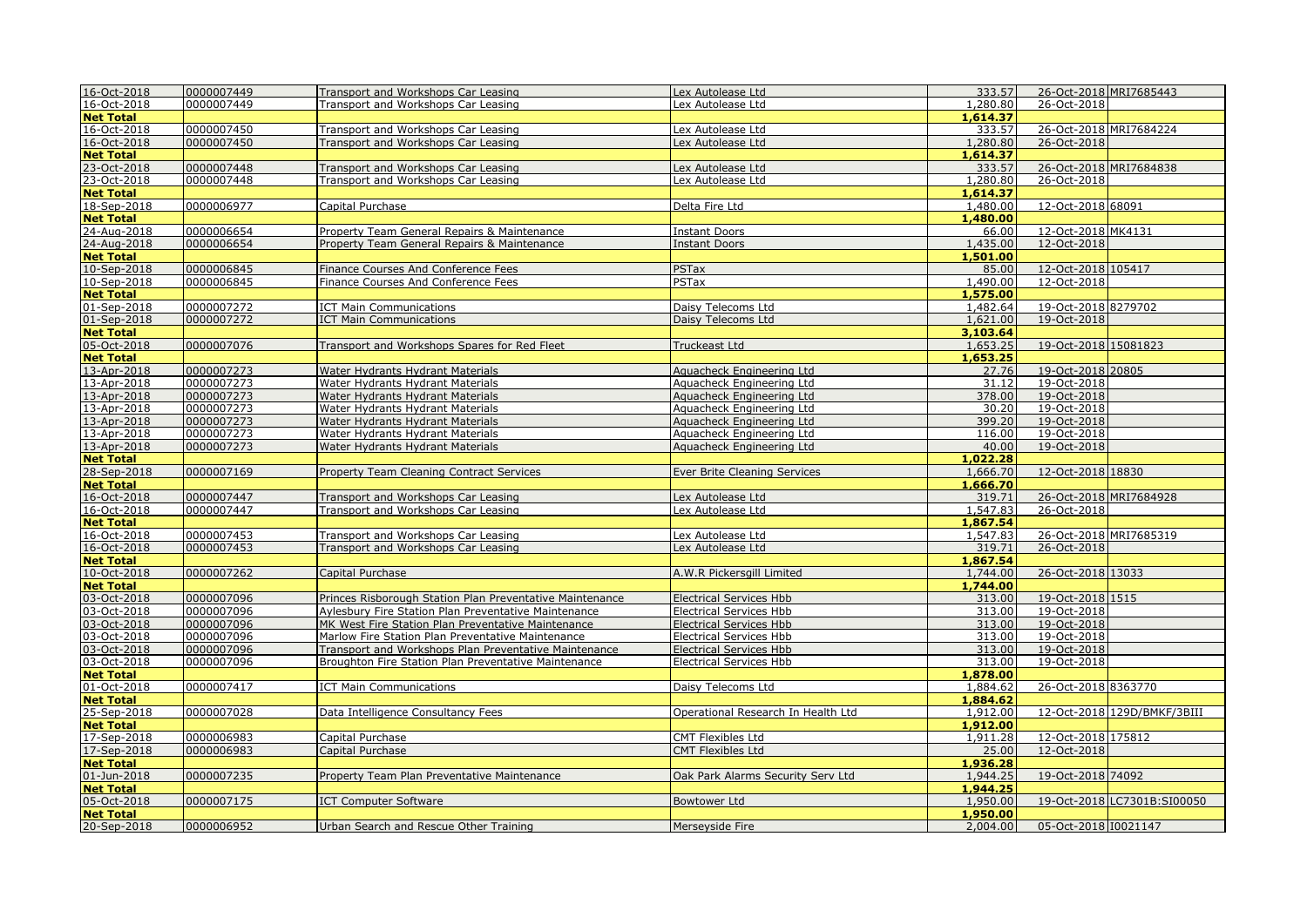| 12-Sep-2018<br>0000006861<br>1,020.89<br>05-Oct-2018 5141153658<br>Transport and Workshops Spares for Red Fleet<br>Man Truck & Bus Uk Ltd<br><b>Net Total</b><br>1,020.89<br>09-Oct-2018<br>0000007263<br>Weber Rescue Uk Ltd<br>475.00<br>26-Oct-2018 19-R1431<br>Equipment Management Operational Equipment<br>09-Oct-2018<br>0000007263<br>599.00<br>26-Oct-2018<br>Weber Rescue Uk Ltd<br>Equipment Management Operational Equipment<br>26-Oct-2018<br>09-Oct-2018<br>0000007263<br>Weber Rescue Uk Ltd<br>445.00<br>Equipment Management Operational Equipment<br>1.519.00<br><b>Net Total</b><br>12-Oct-2018<br>0000007288<br>26-Oct-2018 99988<br>MK West Fire Station Plan Preventative Maintenance<br><b>Tencer Limited</b><br>360.00<br>12-Oct-2018<br>0000007288<br>26-Oct-2018<br>Admin Buildings - Haddenham Plan Preventative Maintenance<br><b>Tencer Limited</b><br>270.00<br>12-Oct-2018<br>0000007288<br>360.00<br>26-Oct-2018<br>Admin Buildings - Marlow Plan Preventative Maintenance<br><b>Tencer Limited</b><br>12-Oct-2018<br>0000007288<br>270.00<br>26-Oct-2018<br>High Wycombe Fire Station Plan Preventative Maintenance<br><b>Tencer Limited</b><br>12-Oct-2018<br>0000007288<br>225.00<br>26-Oct-2018<br>Chesham Fire Station Plan Preventative Maintenance<br>Tencer Limited<br>12-Oct-2018<br>0000007288<br>Tencer Limited<br>360.00<br>26-Oct-2018<br>Broughton Fire Station Plan Preventative Maintenance<br>1,845.00<br><b>Net Total</b><br>0000007165<br>19-Oct-2018 110450390<br>27-Sep-2018<br>Transport and Workshops Diesel Oil - Gas Oil<br>WFL (UK) Ltd Hall Fuels<br>2,248.64<br><b>Net Total</b><br>2,248.64<br>17-Sep-2018<br>0000006982<br>1,974.06<br>12-Oct-2018 MRI7547967<br>Transport and Workshops Car Leasing<br>Lex Autolease Ltd<br>17-Sep-2018<br>0000006982<br>505.30<br>12-Oct-2018<br>Transport and Workshops Contracted Maintenance<br>Lex Autolease Ltd<br><b>Net Total</b><br>2,479.36<br>02-Oct-2018<br>57.40<br>12-Oct-2018 18399<br>0000007189<br>Senior Management Team Miscellaneous Expenses<br><b>Cuisine Excellence</b><br>02-Oct-2018<br>0000007189<br>2,213.75<br>12-Oct-2018<br>Senior Management Team Miscellaneous Expenses<br><b>Cuisine Excellence</b><br><b>Net Total</b><br>2,271.15<br>27-Sep-2018<br>0000007243<br>220.00<br>12-Oct-2018 109695<br>High Wycombe Fire Station Plan Preventative Maintenance<br>Tencer Limited<br>27-Sep-2018<br>0000007243<br>70.00<br>12-Oct-2018<br>Great Missenden Fire Station Plan Preventative Maintenance<br><b>Tencer Limited</b><br>27-Sep-2018<br>27-Sep-2018<br>0000007243<br>180.00<br>12-Oct-2018<br>Newport Pagnell Fire Station Plan Preventative Maintenance<br><b>Tencer Limited</b><br>70.00<br>12-Oct-2018<br>0000007243<br>Winslow Fire Station Plan Preventative Maintenance<br><b>Tencer Limited</b><br>27-Sep-2018<br>12-Oct-2018<br>0000007243<br>Olney Fire Station Plan Preventative Maintenance<br>100.00<br>Tencer Limited<br>27-Sep-2018<br>0000007243<br>220.00<br>12-Oct-2018<br>MK West Fire Station Plan Preventative Maintenance<br><b>Tencer Limited</b><br>12-Oct-2018<br>27-Sep-2018<br>27-Sep-2018<br>0000007243<br>120.00<br>Chesham Fire Station Plan Preventative Maintenance<br><b>Tencer Limited</b><br>0000007243<br>240.00<br>12-Oct-2018<br>Admin Buildings - Haddenham Plan Preventative Maintenance<br>Tencer Limited<br>27-Sep-2018<br>$12 - Oct-2018$<br>0000007243<br>120.00<br>Buckingham Fire Station Plan Preventative Maintenance<br>Tencer Limited<br>27-Sep-2018<br>0000007243<br>70.00<br>12-Oct-2018<br>Waddesdon Fire Station Plan Preventative Maintenance<br><b>Tencer Limited</b><br>27-Sep-2018<br>27-Sep-2018<br>27-Sep-2018<br>0000007243<br>120.00<br>12-Oct-2018<br>Gerrards Cross Fire Station Plan Preventative Maintenance<br>Tencer Limited<br>0000007243<br>Broughton Fire Station Plan Preventative Maintenance<br>160.00<br>12-Oct-2018<br><b>Tencer Limited</b><br>0000007243<br>80.00<br>12-Oct-2018<br>Princes Risborough Station Plan Preventative Maintenance<br>Tencer Limited<br>12-Oct-2018<br>27-Sep-2018<br>0000007243<br>Stokenchurch Fire Station Plan Preventative Maintenance<br>120.00<br><b>Tencer Limited</b><br>27-Sep-2018<br>0000007243<br>120.00<br>12-Oct-2018<br>Amersham Fire Station Plan Preventative Maintenance<br>Tencer Limited<br>27-Sep-2018<br>0000007243<br>70.00<br>12-Oct-2018<br>Brill Fire Station Plan Preventative Maintenance<br><b>Tencer Limited</b><br><b>Net Total</b><br>2,080.00<br>28-Sep-2018<br>0000007162<br>2,410.48<br>12-Oct-2018 I10450387<br>Transport and Workshops Diesel Oil - Gas Oil<br>WFL (UK) Ltd Hall Fuels<br><b>Net Total</b><br>2,410.48<br>27-Sep-2018<br>27-Sep-2018<br>0000007027<br>19-Oct-2018 64673<br>Staff Development Staff Training Fees<br>Heightec<br>42.50<br>0000007027<br>2,220.00<br>19-Oct-2018<br>Heightec<br>Staff Development Staff Training Fees<br>27-Sep-2018<br>0000007027<br>Staff Development Staff Training Fees<br>Heightec<br>105.00<br>19-Oct-2018<br>27-Sep-2018<br>19-Oct-2018<br>0000007027<br>36.00<br>Staff Development Staff Training Fees<br>Heightec<br>27-Sep-2018<br>60.00<br>19-Oct-2018<br>0000007027<br>Staff Development Staff Training Fees<br>Heightec<br><b>Net Total</b><br>2,463.50<br>18-Oct-2018<br>446.95<br>26-Oct-2018 IRIN629914<br>0000007451<br>Transport and Workshops Contracted Maintenance<br>Lex Autolease Ltd<br>18-Oct-2018<br>0000007451<br>2,275.81<br>26-Oct-2018<br>Transport and Workshops Car Leasing<br>Lex Autolease Ltd<br><b>Net Total</b><br>2,722.76<br>0000007477<br>26-Oct-2018 INV00000215<br>08-Oct-2018<br>MK West Fire Station Gas<br>832.71<br>Gazprom Energy<br>08-Oct-2018<br>0000007477<br>32.76<br>26-Oct-2018<br>Winslow Fire Station Gas<br>Gazprom Energy<br>08-Oct-2018<br>0000007477<br>704.77<br>26-Oct-2018<br>Admin Buildings - HQ Gas<br>Gazprom Energy<br>08-Oct-2018<br>0000007477<br>33.20<br>26-Oct-2018<br><b>Waddesdon Fire Station Gas</b><br>Gazprom Energy<br>08-Oct-2018<br>69.85<br>26-Oct-2018<br>0000007477<br>Stokenchurch Fire Station Gas<br>Gazprom Energy<br>08-Oct-2018<br>0000007477<br>316.78<br>26-Oct-2018<br>Marlow Fire Station Gas<br>Gazprom Energy<br>08-Oct-2018<br>0000007477<br>143.90<br>26-Oct-2018<br><b>Broughton Fire Station Gas</b><br>Gazprom Energy<br>08-Oct-2018<br>0000007477<br>166.36<br>26-Oct-2018<br><b>Buckingham Fire Station Gas</b><br>Gazprom Energy | <b>Net Total</b> |            |                               |                | 2,004.00 |             |  |
|--------------------------------------------------------------------------------------------------------------------------------------------------------------------------------------------------------------------------------------------------------------------------------------------------------------------------------------------------------------------------------------------------------------------------------------------------------------------------------------------------------------------------------------------------------------------------------------------------------------------------------------------------------------------------------------------------------------------------------------------------------------------------------------------------------------------------------------------------------------------------------------------------------------------------------------------------------------------------------------------------------------------------------------------------------------------------------------------------------------------------------------------------------------------------------------------------------------------------------------------------------------------------------------------------------------------------------------------------------------------------------------------------------------------------------------------------------------------------------------------------------------------------------------------------------------------------------------------------------------------------------------------------------------------------------------------------------------------------------------------------------------------------------------------------------------------------------------------------------------------------------------------------------------------------------------------------------------------------------------------------------------------------------------------------------------------------------------------------------------------------------------------------------------------------------------------------------------------------------------------------------------------------------------------------------------------------------------------------------------------------------------------------------------------------------------------------------------------------------------------------------------------------------------------------------------------------------------------------------------------------------------------------------------------------------------------------------------------------------------------------------------------------------------------------------------------------------------------------------------------------------------------------------------------------------------------------------------------------------------------------------------------------------------------------------------------------------------------------------------------------------------------------------------------------------------------------------------------------------------------------------------------------------------------------------------------------------------------------------------------------------------------------------------------------------------------------------------------------------------------------------------------------------------------------------------------------------------------------------------------------------------------------------------------------------------------------------------------------------------------------------------------------------------------------------------------------------------------------------------------------------------------------------------------------------------------------------------------------------------------------------------------------------------------------------------------------------------------------------------------------------------------------------------------------------------------------------------------------------------------------------------------------------------------------------------------------------------------------------------------------------------------------------------------------------------------------------------------------------------------------------------------------------------------------------------------------------------------------------------------------------------------------------------------------------------------------------------------------------------------------------------------------------------------------------------------------------------------------------------------------------------------------------------------------------------------------------------------------------------------------------------------------------------------------------------------------------------------------------------------------------------------------------------------------------------------------------------------------------------------------------------------------------------------------------------------------------------------------------------------------------------------------------------------------------------------------------------------------------------------------------------------------------------------------------------------------------------------------------------------------------------------------------------------------------------------------------------------------------------------------------------------------------------------------------------------------------------------------------------------------------------------------------------------------------------------------------------------------------------------------------------------------------------------------------------------------------------------------------------------------------------------------------------------------------------------------------------------------------------------------------------------------------------------------------------------------------------------------------------------------------------------------------------------------------------------------------------------------|------------------|------------|-------------------------------|----------------|----------|-------------|--|
|                                                                                                                                                                                                                                                                                                                                                                                                                                                                                                                                                                                                                                                                                                                                                                                                                                                                                                                                                                                                                                                                                                                                                                                                                                                                                                                                                                                                                                                                                                                                                                                                                                                                                                                                                                                                                                                                                                                                                                                                                                                                                                                                                                                                                                                                                                                                                                                                                                                                                                                                                                                                                                                                                                                                                                                                                                                                                                                                                                                                                                                                                                                                                                                                                                                                                                                                                                                                                                                                                                                                                                                                                                                                                                                                                                                                                                                                                                                                                                                                                                                                                                                                                                                                                                                                                                                                                                                                                                                                                                                                                                                                                                                                                                                                                                                                                                                                                                                                                                                                                                                                                                                                                                                                                                                                                                                                                                                                                                                                                                                                                                                                                                                                                                                                                                                                                                                                                                                                                                                                                                                                                                                                                                                                                                                                                                                                                                                                                                                                          |                  |            |                               |                |          |             |  |
|                                                                                                                                                                                                                                                                                                                                                                                                                                                                                                                                                                                                                                                                                                                                                                                                                                                                                                                                                                                                                                                                                                                                                                                                                                                                                                                                                                                                                                                                                                                                                                                                                                                                                                                                                                                                                                                                                                                                                                                                                                                                                                                                                                                                                                                                                                                                                                                                                                                                                                                                                                                                                                                                                                                                                                                                                                                                                                                                                                                                                                                                                                                                                                                                                                                                                                                                                                                                                                                                                                                                                                                                                                                                                                                                                                                                                                                                                                                                                                                                                                                                                                                                                                                                                                                                                                                                                                                                                                                                                                                                                                                                                                                                                                                                                                                                                                                                                                                                                                                                                                                                                                                                                                                                                                                                                                                                                                                                                                                                                                                                                                                                                                                                                                                                                                                                                                                                                                                                                                                                                                                                                                                                                                                                                                                                                                                                                                                                                                                                          |                  |            |                               |                |          |             |  |
|                                                                                                                                                                                                                                                                                                                                                                                                                                                                                                                                                                                                                                                                                                                                                                                                                                                                                                                                                                                                                                                                                                                                                                                                                                                                                                                                                                                                                                                                                                                                                                                                                                                                                                                                                                                                                                                                                                                                                                                                                                                                                                                                                                                                                                                                                                                                                                                                                                                                                                                                                                                                                                                                                                                                                                                                                                                                                                                                                                                                                                                                                                                                                                                                                                                                                                                                                                                                                                                                                                                                                                                                                                                                                                                                                                                                                                                                                                                                                                                                                                                                                                                                                                                                                                                                                                                                                                                                                                                                                                                                                                                                                                                                                                                                                                                                                                                                                                                                                                                                                                                                                                                                                                                                                                                                                                                                                                                                                                                                                                                                                                                                                                                                                                                                                                                                                                                                                                                                                                                                                                                                                                                                                                                                                                                                                                                                                                                                                                                                          |                  |            |                               |                |          |             |  |
|                                                                                                                                                                                                                                                                                                                                                                                                                                                                                                                                                                                                                                                                                                                                                                                                                                                                                                                                                                                                                                                                                                                                                                                                                                                                                                                                                                                                                                                                                                                                                                                                                                                                                                                                                                                                                                                                                                                                                                                                                                                                                                                                                                                                                                                                                                                                                                                                                                                                                                                                                                                                                                                                                                                                                                                                                                                                                                                                                                                                                                                                                                                                                                                                                                                                                                                                                                                                                                                                                                                                                                                                                                                                                                                                                                                                                                                                                                                                                                                                                                                                                                                                                                                                                                                                                                                                                                                                                                                                                                                                                                                                                                                                                                                                                                                                                                                                                                                                                                                                                                                                                                                                                                                                                                                                                                                                                                                                                                                                                                                                                                                                                                                                                                                                                                                                                                                                                                                                                                                                                                                                                                                                                                                                                                                                                                                                                                                                                                                                          |                  |            |                               |                |          |             |  |
|                                                                                                                                                                                                                                                                                                                                                                                                                                                                                                                                                                                                                                                                                                                                                                                                                                                                                                                                                                                                                                                                                                                                                                                                                                                                                                                                                                                                                                                                                                                                                                                                                                                                                                                                                                                                                                                                                                                                                                                                                                                                                                                                                                                                                                                                                                                                                                                                                                                                                                                                                                                                                                                                                                                                                                                                                                                                                                                                                                                                                                                                                                                                                                                                                                                                                                                                                                                                                                                                                                                                                                                                                                                                                                                                                                                                                                                                                                                                                                                                                                                                                                                                                                                                                                                                                                                                                                                                                                                                                                                                                                                                                                                                                                                                                                                                                                                                                                                                                                                                                                                                                                                                                                                                                                                                                                                                                                                                                                                                                                                                                                                                                                                                                                                                                                                                                                                                                                                                                                                                                                                                                                                                                                                                                                                                                                                                                                                                                                                                          |                  |            |                               |                |          |             |  |
|                                                                                                                                                                                                                                                                                                                                                                                                                                                                                                                                                                                                                                                                                                                                                                                                                                                                                                                                                                                                                                                                                                                                                                                                                                                                                                                                                                                                                                                                                                                                                                                                                                                                                                                                                                                                                                                                                                                                                                                                                                                                                                                                                                                                                                                                                                                                                                                                                                                                                                                                                                                                                                                                                                                                                                                                                                                                                                                                                                                                                                                                                                                                                                                                                                                                                                                                                                                                                                                                                                                                                                                                                                                                                                                                                                                                                                                                                                                                                                                                                                                                                                                                                                                                                                                                                                                                                                                                                                                                                                                                                                                                                                                                                                                                                                                                                                                                                                                                                                                                                                                                                                                                                                                                                                                                                                                                                                                                                                                                                                                                                                                                                                                                                                                                                                                                                                                                                                                                                                                                                                                                                                                                                                                                                                                                                                                                                                                                                                                                          |                  |            |                               |                |          |             |  |
|                                                                                                                                                                                                                                                                                                                                                                                                                                                                                                                                                                                                                                                                                                                                                                                                                                                                                                                                                                                                                                                                                                                                                                                                                                                                                                                                                                                                                                                                                                                                                                                                                                                                                                                                                                                                                                                                                                                                                                                                                                                                                                                                                                                                                                                                                                                                                                                                                                                                                                                                                                                                                                                                                                                                                                                                                                                                                                                                                                                                                                                                                                                                                                                                                                                                                                                                                                                                                                                                                                                                                                                                                                                                                                                                                                                                                                                                                                                                                                                                                                                                                                                                                                                                                                                                                                                                                                                                                                                                                                                                                                                                                                                                                                                                                                                                                                                                                                                                                                                                                                                                                                                                                                                                                                                                                                                                                                                                                                                                                                                                                                                                                                                                                                                                                                                                                                                                                                                                                                                                                                                                                                                                                                                                                                                                                                                                                                                                                                                                          |                  |            |                               |                |          |             |  |
|                                                                                                                                                                                                                                                                                                                                                                                                                                                                                                                                                                                                                                                                                                                                                                                                                                                                                                                                                                                                                                                                                                                                                                                                                                                                                                                                                                                                                                                                                                                                                                                                                                                                                                                                                                                                                                                                                                                                                                                                                                                                                                                                                                                                                                                                                                                                                                                                                                                                                                                                                                                                                                                                                                                                                                                                                                                                                                                                                                                                                                                                                                                                                                                                                                                                                                                                                                                                                                                                                                                                                                                                                                                                                                                                                                                                                                                                                                                                                                                                                                                                                                                                                                                                                                                                                                                                                                                                                                                                                                                                                                                                                                                                                                                                                                                                                                                                                                                                                                                                                                                                                                                                                                                                                                                                                                                                                                                                                                                                                                                                                                                                                                                                                                                                                                                                                                                                                                                                                                                                                                                                                                                                                                                                                                                                                                                                                                                                                                                                          |                  |            |                               |                |          |             |  |
|                                                                                                                                                                                                                                                                                                                                                                                                                                                                                                                                                                                                                                                                                                                                                                                                                                                                                                                                                                                                                                                                                                                                                                                                                                                                                                                                                                                                                                                                                                                                                                                                                                                                                                                                                                                                                                                                                                                                                                                                                                                                                                                                                                                                                                                                                                                                                                                                                                                                                                                                                                                                                                                                                                                                                                                                                                                                                                                                                                                                                                                                                                                                                                                                                                                                                                                                                                                                                                                                                                                                                                                                                                                                                                                                                                                                                                                                                                                                                                                                                                                                                                                                                                                                                                                                                                                                                                                                                                                                                                                                                                                                                                                                                                                                                                                                                                                                                                                                                                                                                                                                                                                                                                                                                                                                                                                                                                                                                                                                                                                                                                                                                                                                                                                                                                                                                                                                                                                                                                                                                                                                                                                                                                                                                                                                                                                                                                                                                                                                          |                  |            |                               |                |          |             |  |
|                                                                                                                                                                                                                                                                                                                                                                                                                                                                                                                                                                                                                                                                                                                                                                                                                                                                                                                                                                                                                                                                                                                                                                                                                                                                                                                                                                                                                                                                                                                                                                                                                                                                                                                                                                                                                                                                                                                                                                                                                                                                                                                                                                                                                                                                                                                                                                                                                                                                                                                                                                                                                                                                                                                                                                                                                                                                                                                                                                                                                                                                                                                                                                                                                                                                                                                                                                                                                                                                                                                                                                                                                                                                                                                                                                                                                                                                                                                                                                                                                                                                                                                                                                                                                                                                                                                                                                                                                                                                                                                                                                                                                                                                                                                                                                                                                                                                                                                                                                                                                                                                                                                                                                                                                                                                                                                                                                                                                                                                                                                                                                                                                                                                                                                                                                                                                                                                                                                                                                                                                                                                                                                                                                                                                                                                                                                                                                                                                                                                          |                  |            |                               |                |          |             |  |
|                                                                                                                                                                                                                                                                                                                                                                                                                                                                                                                                                                                                                                                                                                                                                                                                                                                                                                                                                                                                                                                                                                                                                                                                                                                                                                                                                                                                                                                                                                                                                                                                                                                                                                                                                                                                                                                                                                                                                                                                                                                                                                                                                                                                                                                                                                                                                                                                                                                                                                                                                                                                                                                                                                                                                                                                                                                                                                                                                                                                                                                                                                                                                                                                                                                                                                                                                                                                                                                                                                                                                                                                                                                                                                                                                                                                                                                                                                                                                                                                                                                                                                                                                                                                                                                                                                                                                                                                                                                                                                                                                                                                                                                                                                                                                                                                                                                                                                                                                                                                                                                                                                                                                                                                                                                                                                                                                                                                                                                                                                                                                                                                                                                                                                                                                                                                                                                                                                                                                                                                                                                                                                                                                                                                                                                                                                                                                                                                                                                                          |                  |            |                               |                |          |             |  |
|                                                                                                                                                                                                                                                                                                                                                                                                                                                                                                                                                                                                                                                                                                                                                                                                                                                                                                                                                                                                                                                                                                                                                                                                                                                                                                                                                                                                                                                                                                                                                                                                                                                                                                                                                                                                                                                                                                                                                                                                                                                                                                                                                                                                                                                                                                                                                                                                                                                                                                                                                                                                                                                                                                                                                                                                                                                                                                                                                                                                                                                                                                                                                                                                                                                                                                                                                                                                                                                                                                                                                                                                                                                                                                                                                                                                                                                                                                                                                                                                                                                                                                                                                                                                                                                                                                                                                                                                                                                                                                                                                                                                                                                                                                                                                                                                                                                                                                                                                                                                                                                                                                                                                                                                                                                                                                                                                                                                                                                                                                                                                                                                                                                                                                                                                                                                                                                                                                                                                                                                                                                                                                                                                                                                                                                                                                                                                                                                                                                                          |                  |            |                               |                |          |             |  |
|                                                                                                                                                                                                                                                                                                                                                                                                                                                                                                                                                                                                                                                                                                                                                                                                                                                                                                                                                                                                                                                                                                                                                                                                                                                                                                                                                                                                                                                                                                                                                                                                                                                                                                                                                                                                                                                                                                                                                                                                                                                                                                                                                                                                                                                                                                                                                                                                                                                                                                                                                                                                                                                                                                                                                                                                                                                                                                                                                                                                                                                                                                                                                                                                                                                                                                                                                                                                                                                                                                                                                                                                                                                                                                                                                                                                                                                                                                                                                                                                                                                                                                                                                                                                                                                                                                                                                                                                                                                                                                                                                                                                                                                                                                                                                                                                                                                                                                                                                                                                                                                                                                                                                                                                                                                                                                                                                                                                                                                                                                                                                                                                                                                                                                                                                                                                                                                                                                                                                                                                                                                                                                                                                                                                                                                                                                                                                                                                                                                                          |                  |            |                               |                |          |             |  |
|                                                                                                                                                                                                                                                                                                                                                                                                                                                                                                                                                                                                                                                                                                                                                                                                                                                                                                                                                                                                                                                                                                                                                                                                                                                                                                                                                                                                                                                                                                                                                                                                                                                                                                                                                                                                                                                                                                                                                                                                                                                                                                                                                                                                                                                                                                                                                                                                                                                                                                                                                                                                                                                                                                                                                                                                                                                                                                                                                                                                                                                                                                                                                                                                                                                                                                                                                                                                                                                                                                                                                                                                                                                                                                                                                                                                                                                                                                                                                                                                                                                                                                                                                                                                                                                                                                                                                                                                                                                                                                                                                                                                                                                                                                                                                                                                                                                                                                                                                                                                                                                                                                                                                                                                                                                                                                                                                                                                                                                                                                                                                                                                                                                                                                                                                                                                                                                                                                                                                                                                                                                                                                                                                                                                                                                                                                                                                                                                                                                                          |                  |            |                               |                |          |             |  |
|                                                                                                                                                                                                                                                                                                                                                                                                                                                                                                                                                                                                                                                                                                                                                                                                                                                                                                                                                                                                                                                                                                                                                                                                                                                                                                                                                                                                                                                                                                                                                                                                                                                                                                                                                                                                                                                                                                                                                                                                                                                                                                                                                                                                                                                                                                                                                                                                                                                                                                                                                                                                                                                                                                                                                                                                                                                                                                                                                                                                                                                                                                                                                                                                                                                                                                                                                                                                                                                                                                                                                                                                                                                                                                                                                                                                                                                                                                                                                                                                                                                                                                                                                                                                                                                                                                                                                                                                                                                                                                                                                                                                                                                                                                                                                                                                                                                                                                                                                                                                                                                                                                                                                                                                                                                                                                                                                                                                                                                                                                                                                                                                                                                                                                                                                                                                                                                                                                                                                                                                                                                                                                                                                                                                                                                                                                                                                                                                                                                                          |                  |            |                               |                |          |             |  |
|                                                                                                                                                                                                                                                                                                                                                                                                                                                                                                                                                                                                                                                                                                                                                                                                                                                                                                                                                                                                                                                                                                                                                                                                                                                                                                                                                                                                                                                                                                                                                                                                                                                                                                                                                                                                                                                                                                                                                                                                                                                                                                                                                                                                                                                                                                                                                                                                                                                                                                                                                                                                                                                                                                                                                                                                                                                                                                                                                                                                                                                                                                                                                                                                                                                                                                                                                                                                                                                                                                                                                                                                                                                                                                                                                                                                                                                                                                                                                                                                                                                                                                                                                                                                                                                                                                                                                                                                                                                                                                                                                                                                                                                                                                                                                                                                                                                                                                                                                                                                                                                                                                                                                                                                                                                                                                                                                                                                                                                                                                                                                                                                                                                                                                                                                                                                                                                                                                                                                                                                                                                                                                                                                                                                                                                                                                                                                                                                                                                                          |                  |            |                               |                |          |             |  |
|                                                                                                                                                                                                                                                                                                                                                                                                                                                                                                                                                                                                                                                                                                                                                                                                                                                                                                                                                                                                                                                                                                                                                                                                                                                                                                                                                                                                                                                                                                                                                                                                                                                                                                                                                                                                                                                                                                                                                                                                                                                                                                                                                                                                                                                                                                                                                                                                                                                                                                                                                                                                                                                                                                                                                                                                                                                                                                                                                                                                                                                                                                                                                                                                                                                                                                                                                                                                                                                                                                                                                                                                                                                                                                                                                                                                                                                                                                                                                                                                                                                                                                                                                                                                                                                                                                                                                                                                                                                                                                                                                                                                                                                                                                                                                                                                                                                                                                                                                                                                                                                                                                                                                                                                                                                                                                                                                                                                                                                                                                                                                                                                                                                                                                                                                                                                                                                                                                                                                                                                                                                                                                                                                                                                                                                                                                                                                                                                                                                                          |                  |            |                               |                |          |             |  |
|                                                                                                                                                                                                                                                                                                                                                                                                                                                                                                                                                                                                                                                                                                                                                                                                                                                                                                                                                                                                                                                                                                                                                                                                                                                                                                                                                                                                                                                                                                                                                                                                                                                                                                                                                                                                                                                                                                                                                                                                                                                                                                                                                                                                                                                                                                                                                                                                                                                                                                                                                                                                                                                                                                                                                                                                                                                                                                                                                                                                                                                                                                                                                                                                                                                                                                                                                                                                                                                                                                                                                                                                                                                                                                                                                                                                                                                                                                                                                                                                                                                                                                                                                                                                                                                                                                                                                                                                                                                                                                                                                                                                                                                                                                                                                                                                                                                                                                                                                                                                                                                                                                                                                                                                                                                                                                                                                                                                                                                                                                                                                                                                                                                                                                                                                                                                                                                                                                                                                                                                                                                                                                                                                                                                                                                                                                                                                                                                                                                                          |                  |            |                               |                |          |             |  |
|                                                                                                                                                                                                                                                                                                                                                                                                                                                                                                                                                                                                                                                                                                                                                                                                                                                                                                                                                                                                                                                                                                                                                                                                                                                                                                                                                                                                                                                                                                                                                                                                                                                                                                                                                                                                                                                                                                                                                                                                                                                                                                                                                                                                                                                                                                                                                                                                                                                                                                                                                                                                                                                                                                                                                                                                                                                                                                                                                                                                                                                                                                                                                                                                                                                                                                                                                                                                                                                                                                                                                                                                                                                                                                                                                                                                                                                                                                                                                                                                                                                                                                                                                                                                                                                                                                                                                                                                                                                                                                                                                                                                                                                                                                                                                                                                                                                                                                                                                                                                                                                                                                                                                                                                                                                                                                                                                                                                                                                                                                                                                                                                                                                                                                                                                                                                                                                                                                                                                                                                                                                                                                                                                                                                                                                                                                                                                                                                                                                                          |                  |            |                               |                |          |             |  |
|                                                                                                                                                                                                                                                                                                                                                                                                                                                                                                                                                                                                                                                                                                                                                                                                                                                                                                                                                                                                                                                                                                                                                                                                                                                                                                                                                                                                                                                                                                                                                                                                                                                                                                                                                                                                                                                                                                                                                                                                                                                                                                                                                                                                                                                                                                                                                                                                                                                                                                                                                                                                                                                                                                                                                                                                                                                                                                                                                                                                                                                                                                                                                                                                                                                                                                                                                                                                                                                                                                                                                                                                                                                                                                                                                                                                                                                                                                                                                                                                                                                                                                                                                                                                                                                                                                                                                                                                                                                                                                                                                                                                                                                                                                                                                                                                                                                                                                                                                                                                                                                                                                                                                                                                                                                                                                                                                                                                                                                                                                                                                                                                                                                                                                                                                                                                                                                                                                                                                                                                                                                                                                                                                                                                                                                                                                                                                                                                                                                                          |                  |            |                               |                |          |             |  |
|                                                                                                                                                                                                                                                                                                                                                                                                                                                                                                                                                                                                                                                                                                                                                                                                                                                                                                                                                                                                                                                                                                                                                                                                                                                                                                                                                                                                                                                                                                                                                                                                                                                                                                                                                                                                                                                                                                                                                                                                                                                                                                                                                                                                                                                                                                                                                                                                                                                                                                                                                                                                                                                                                                                                                                                                                                                                                                                                                                                                                                                                                                                                                                                                                                                                                                                                                                                                                                                                                                                                                                                                                                                                                                                                                                                                                                                                                                                                                                                                                                                                                                                                                                                                                                                                                                                                                                                                                                                                                                                                                                                                                                                                                                                                                                                                                                                                                                                                                                                                                                                                                                                                                                                                                                                                                                                                                                                                                                                                                                                                                                                                                                                                                                                                                                                                                                                                                                                                                                                                                                                                                                                                                                                                                                                                                                                                                                                                                                                                          |                  |            |                               |                |          |             |  |
|                                                                                                                                                                                                                                                                                                                                                                                                                                                                                                                                                                                                                                                                                                                                                                                                                                                                                                                                                                                                                                                                                                                                                                                                                                                                                                                                                                                                                                                                                                                                                                                                                                                                                                                                                                                                                                                                                                                                                                                                                                                                                                                                                                                                                                                                                                                                                                                                                                                                                                                                                                                                                                                                                                                                                                                                                                                                                                                                                                                                                                                                                                                                                                                                                                                                                                                                                                                                                                                                                                                                                                                                                                                                                                                                                                                                                                                                                                                                                                                                                                                                                                                                                                                                                                                                                                                                                                                                                                                                                                                                                                                                                                                                                                                                                                                                                                                                                                                                                                                                                                                                                                                                                                                                                                                                                                                                                                                                                                                                                                                                                                                                                                                                                                                                                                                                                                                                                                                                                                                                                                                                                                                                                                                                                                                                                                                                                                                                                                                                          |                  |            |                               |                |          |             |  |
|                                                                                                                                                                                                                                                                                                                                                                                                                                                                                                                                                                                                                                                                                                                                                                                                                                                                                                                                                                                                                                                                                                                                                                                                                                                                                                                                                                                                                                                                                                                                                                                                                                                                                                                                                                                                                                                                                                                                                                                                                                                                                                                                                                                                                                                                                                                                                                                                                                                                                                                                                                                                                                                                                                                                                                                                                                                                                                                                                                                                                                                                                                                                                                                                                                                                                                                                                                                                                                                                                                                                                                                                                                                                                                                                                                                                                                                                                                                                                                                                                                                                                                                                                                                                                                                                                                                                                                                                                                                                                                                                                                                                                                                                                                                                                                                                                                                                                                                                                                                                                                                                                                                                                                                                                                                                                                                                                                                                                                                                                                                                                                                                                                                                                                                                                                                                                                                                                                                                                                                                                                                                                                                                                                                                                                                                                                                                                                                                                                                                          |                  |            |                               |                |          |             |  |
|                                                                                                                                                                                                                                                                                                                                                                                                                                                                                                                                                                                                                                                                                                                                                                                                                                                                                                                                                                                                                                                                                                                                                                                                                                                                                                                                                                                                                                                                                                                                                                                                                                                                                                                                                                                                                                                                                                                                                                                                                                                                                                                                                                                                                                                                                                                                                                                                                                                                                                                                                                                                                                                                                                                                                                                                                                                                                                                                                                                                                                                                                                                                                                                                                                                                                                                                                                                                                                                                                                                                                                                                                                                                                                                                                                                                                                                                                                                                                                                                                                                                                                                                                                                                                                                                                                                                                                                                                                                                                                                                                                                                                                                                                                                                                                                                                                                                                                                                                                                                                                                                                                                                                                                                                                                                                                                                                                                                                                                                                                                                                                                                                                                                                                                                                                                                                                                                                                                                                                                                                                                                                                                                                                                                                                                                                                                                                                                                                                                                          |                  |            |                               |                |          |             |  |
|                                                                                                                                                                                                                                                                                                                                                                                                                                                                                                                                                                                                                                                                                                                                                                                                                                                                                                                                                                                                                                                                                                                                                                                                                                                                                                                                                                                                                                                                                                                                                                                                                                                                                                                                                                                                                                                                                                                                                                                                                                                                                                                                                                                                                                                                                                                                                                                                                                                                                                                                                                                                                                                                                                                                                                                                                                                                                                                                                                                                                                                                                                                                                                                                                                                                                                                                                                                                                                                                                                                                                                                                                                                                                                                                                                                                                                                                                                                                                                                                                                                                                                                                                                                                                                                                                                                                                                                                                                                                                                                                                                                                                                                                                                                                                                                                                                                                                                                                                                                                                                                                                                                                                                                                                                                                                                                                                                                                                                                                                                                                                                                                                                                                                                                                                                                                                                                                                                                                                                                                                                                                                                                                                                                                                                                                                                                                                                                                                                                                          |                  |            |                               |                |          |             |  |
|                                                                                                                                                                                                                                                                                                                                                                                                                                                                                                                                                                                                                                                                                                                                                                                                                                                                                                                                                                                                                                                                                                                                                                                                                                                                                                                                                                                                                                                                                                                                                                                                                                                                                                                                                                                                                                                                                                                                                                                                                                                                                                                                                                                                                                                                                                                                                                                                                                                                                                                                                                                                                                                                                                                                                                                                                                                                                                                                                                                                                                                                                                                                                                                                                                                                                                                                                                                                                                                                                                                                                                                                                                                                                                                                                                                                                                                                                                                                                                                                                                                                                                                                                                                                                                                                                                                                                                                                                                                                                                                                                                                                                                                                                                                                                                                                                                                                                                                                                                                                                                                                                                                                                                                                                                                                                                                                                                                                                                                                                                                                                                                                                                                                                                                                                                                                                                                                                                                                                                                                                                                                                                                                                                                                                                                                                                                                                                                                                                                                          |                  |            |                               |                |          |             |  |
|                                                                                                                                                                                                                                                                                                                                                                                                                                                                                                                                                                                                                                                                                                                                                                                                                                                                                                                                                                                                                                                                                                                                                                                                                                                                                                                                                                                                                                                                                                                                                                                                                                                                                                                                                                                                                                                                                                                                                                                                                                                                                                                                                                                                                                                                                                                                                                                                                                                                                                                                                                                                                                                                                                                                                                                                                                                                                                                                                                                                                                                                                                                                                                                                                                                                                                                                                                                                                                                                                                                                                                                                                                                                                                                                                                                                                                                                                                                                                                                                                                                                                                                                                                                                                                                                                                                                                                                                                                                                                                                                                                                                                                                                                                                                                                                                                                                                                                                                                                                                                                                                                                                                                                                                                                                                                                                                                                                                                                                                                                                                                                                                                                                                                                                                                                                                                                                                                                                                                                                                                                                                                                                                                                                                                                                                                                                                                                                                                                                                          |                  |            |                               |                |          |             |  |
|                                                                                                                                                                                                                                                                                                                                                                                                                                                                                                                                                                                                                                                                                                                                                                                                                                                                                                                                                                                                                                                                                                                                                                                                                                                                                                                                                                                                                                                                                                                                                                                                                                                                                                                                                                                                                                                                                                                                                                                                                                                                                                                                                                                                                                                                                                                                                                                                                                                                                                                                                                                                                                                                                                                                                                                                                                                                                                                                                                                                                                                                                                                                                                                                                                                                                                                                                                                                                                                                                                                                                                                                                                                                                                                                                                                                                                                                                                                                                                                                                                                                                                                                                                                                                                                                                                                                                                                                                                                                                                                                                                                                                                                                                                                                                                                                                                                                                                                                                                                                                                                                                                                                                                                                                                                                                                                                                                                                                                                                                                                                                                                                                                                                                                                                                                                                                                                                                                                                                                                                                                                                                                                                                                                                                                                                                                                                                                                                                                                                          |                  |            |                               |                |          |             |  |
|                                                                                                                                                                                                                                                                                                                                                                                                                                                                                                                                                                                                                                                                                                                                                                                                                                                                                                                                                                                                                                                                                                                                                                                                                                                                                                                                                                                                                                                                                                                                                                                                                                                                                                                                                                                                                                                                                                                                                                                                                                                                                                                                                                                                                                                                                                                                                                                                                                                                                                                                                                                                                                                                                                                                                                                                                                                                                                                                                                                                                                                                                                                                                                                                                                                                                                                                                                                                                                                                                                                                                                                                                                                                                                                                                                                                                                                                                                                                                                                                                                                                                                                                                                                                                                                                                                                                                                                                                                                                                                                                                                                                                                                                                                                                                                                                                                                                                                                                                                                                                                                                                                                                                                                                                                                                                                                                                                                                                                                                                                                                                                                                                                                                                                                                                                                                                                                                                                                                                                                                                                                                                                                                                                                                                                                                                                                                                                                                                                                                          |                  |            |                               |                |          |             |  |
|                                                                                                                                                                                                                                                                                                                                                                                                                                                                                                                                                                                                                                                                                                                                                                                                                                                                                                                                                                                                                                                                                                                                                                                                                                                                                                                                                                                                                                                                                                                                                                                                                                                                                                                                                                                                                                                                                                                                                                                                                                                                                                                                                                                                                                                                                                                                                                                                                                                                                                                                                                                                                                                                                                                                                                                                                                                                                                                                                                                                                                                                                                                                                                                                                                                                                                                                                                                                                                                                                                                                                                                                                                                                                                                                                                                                                                                                                                                                                                                                                                                                                                                                                                                                                                                                                                                                                                                                                                                                                                                                                                                                                                                                                                                                                                                                                                                                                                                                                                                                                                                                                                                                                                                                                                                                                                                                                                                                                                                                                                                                                                                                                                                                                                                                                                                                                                                                                                                                                                                                                                                                                                                                                                                                                                                                                                                                                                                                                                                                          |                  |            |                               |                |          |             |  |
|                                                                                                                                                                                                                                                                                                                                                                                                                                                                                                                                                                                                                                                                                                                                                                                                                                                                                                                                                                                                                                                                                                                                                                                                                                                                                                                                                                                                                                                                                                                                                                                                                                                                                                                                                                                                                                                                                                                                                                                                                                                                                                                                                                                                                                                                                                                                                                                                                                                                                                                                                                                                                                                                                                                                                                                                                                                                                                                                                                                                                                                                                                                                                                                                                                                                                                                                                                                                                                                                                                                                                                                                                                                                                                                                                                                                                                                                                                                                                                                                                                                                                                                                                                                                                                                                                                                                                                                                                                                                                                                                                                                                                                                                                                                                                                                                                                                                                                                                                                                                                                                                                                                                                                                                                                                                                                                                                                                                                                                                                                                                                                                                                                                                                                                                                                                                                                                                                                                                                                                                                                                                                                                                                                                                                                                                                                                                                                                                                                                                          |                  |            |                               |                |          |             |  |
|                                                                                                                                                                                                                                                                                                                                                                                                                                                                                                                                                                                                                                                                                                                                                                                                                                                                                                                                                                                                                                                                                                                                                                                                                                                                                                                                                                                                                                                                                                                                                                                                                                                                                                                                                                                                                                                                                                                                                                                                                                                                                                                                                                                                                                                                                                                                                                                                                                                                                                                                                                                                                                                                                                                                                                                                                                                                                                                                                                                                                                                                                                                                                                                                                                                                                                                                                                                                                                                                                                                                                                                                                                                                                                                                                                                                                                                                                                                                                                                                                                                                                                                                                                                                                                                                                                                                                                                                                                                                                                                                                                                                                                                                                                                                                                                                                                                                                                                                                                                                                                                                                                                                                                                                                                                                                                                                                                                                                                                                                                                                                                                                                                                                                                                                                                                                                                                                                                                                                                                                                                                                                                                                                                                                                                                                                                                                                                                                                                                                          |                  |            |                               |                |          |             |  |
|                                                                                                                                                                                                                                                                                                                                                                                                                                                                                                                                                                                                                                                                                                                                                                                                                                                                                                                                                                                                                                                                                                                                                                                                                                                                                                                                                                                                                                                                                                                                                                                                                                                                                                                                                                                                                                                                                                                                                                                                                                                                                                                                                                                                                                                                                                                                                                                                                                                                                                                                                                                                                                                                                                                                                                                                                                                                                                                                                                                                                                                                                                                                                                                                                                                                                                                                                                                                                                                                                                                                                                                                                                                                                                                                                                                                                                                                                                                                                                                                                                                                                                                                                                                                                                                                                                                                                                                                                                                                                                                                                                                                                                                                                                                                                                                                                                                                                                                                                                                                                                                                                                                                                                                                                                                                                                                                                                                                                                                                                                                                                                                                                                                                                                                                                                                                                                                                                                                                                                                                                                                                                                                                                                                                                                                                                                                                                                                                                                                                          |                  |            |                               |                |          |             |  |
|                                                                                                                                                                                                                                                                                                                                                                                                                                                                                                                                                                                                                                                                                                                                                                                                                                                                                                                                                                                                                                                                                                                                                                                                                                                                                                                                                                                                                                                                                                                                                                                                                                                                                                                                                                                                                                                                                                                                                                                                                                                                                                                                                                                                                                                                                                                                                                                                                                                                                                                                                                                                                                                                                                                                                                                                                                                                                                                                                                                                                                                                                                                                                                                                                                                                                                                                                                                                                                                                                                                                                                                                                                                                                                                                                                                                                                                                                                                                                                                                                                                                                                                                                                                                                                                                                                                                                                                                                                                                                                                                                                                                                                                                                                                                                                                                                                                                                                                                                                                                                                                                                                                                                                                                                                                                                                                                                                                                                                                                                                                                                                                                                                                                                                                                                                                                                                                                                                                                                                                                                                                                                                                                                                                                                                                                                                                                                                                                                                                                          |                  |            |                               |                |          |             |  |
|                                                                                                                                                                                                                                                                                                                                                                                                                                                                                                                                                                                                                                                                                                                                                                                                                                                                                                                                                                                                                                                                                                                                                                                                                                                                                                                                                                                                                                                                                                                                                                                                                                                                                                                                                                                                                                                                                                                                                                                                                                                                                                                                                                                                                                                                                                                                                                                                                                                                                                                                                                                                                                                                                                                                                                                                                                                                                                                                                                                                                                                                                                                                                                                                                                                                                                                                                                                                                                                                                                                                                                                                                                                                                                                                                                                                                                                                                                                                                                                                                                                                                                                                                                                                                                                                                                                                                                                                                                                                                                                                                                                                                                                                                                                                                                                                                                                                                                                                                                                                                                                                                                                                                                                                                                                                                                                                                                                                                                                                                                                                                                                                                                                                                                                                                                                                                                                                                                                                                                                                                                                                                                                                                                                                                                                                                                                                                                                                                                                                          |                  |            |                               |                |          |             |  |
|                                                                                                                                                                                                                                                                                                                                                                                                                                                                                                                                                                                                                                                                                                                                                                                                                                                                                                                                                                                                                                                                                                                                                                                                                                                                                                                                                                                                                                                                                                                                                                                                                                                                                                                                                                                                                                                                                                                                                                                                                                                                                                                                                                                                                                                                                                                                                                                                                                                                                                                                                                                                                                                                                                                                                                                                                                                                                                                                                                                                                                                                                                                                                                                                                                                                                                                                                                                                                                                                                                                                                                                                                                                                                                                                                                                                                                                                                                                                                                                                                                                                                                                                                                                                                                                                                                                                                                                                                                                                                                                                                                                                                                                                                                                                                                                                                                                                                                                                                                                                                                                                                                                                                                                                                                                                                                                                                                                                                                                                                                                                                                                                                                                                                                                                                                                                                                                                                                                                                                                                                                                                                                                                                                                                                                                                                                                                                                                                                                                                          |                  |            |                               |                |          |             |  |
|                                                                                                                                                                                                                                                                                                                                                                                                                                                                                                                                                                                                                                                                                                                                                                                                                                                                                                                                                                                                                                                                                                                                                                                                                                                                                                                                                                                                                                                                                                                                                                                                                                                                                                                                                                                                                                                                                                                                                                                                                                                                                                                                                                                                                                                                                                                                                                                                                                                                                                                                                                                                                                                                                                                                                                                                                                                                                                                                                                                                                                                                                                                                                                                                                                                                                                                                                                                                                                                                                                                                                                                                                                                                                                                                                                                                                                                                                                                                                                                                                                                                                                                                                                                                                                                                                                                                                                                                                                                                                                                                                                                                                                                                                                                                                                                                                                                                                                                                                                                                                                                                                                                                                                                                                                                                                                                                                                                                                                                                                                                                                                                                                                                                                                                                                                                                                                                                                                                                                                                                                                                                                                                                                                                                                                                                                                                                                                                                                                                                          |                  |            |                               |                |          |             |  |
|                                                                                                                                                                                                                                                                                                                                                                                                                                                                                                                                                                                                                                                                                                                                                                                                                                                                                                                                                                                                                                                                                                                                                                                                                                                                                                                                                                                                                                                                                                                                                                                                                                                                                                                                                                                                                                                                                                                                                                                                                                                                                                                                                                                                                                                                                                                                                                                                                                                                                                                                                                                                                                                                                                                                                                                                                                                                                                                                                                                                                                                                                                                                                                                                                                                                                                                                                                                                                                                                                                                                                                                                                                                                                                                                                                                                                                                                                                                                                                                                                                                                                                                                                                                                                                                                                                                                                                                                                                                                                                                                                                                                                                                                                                                                                                                                                                                                                                                                                                                                                                                                                                                                                                                                                                                                                                                                                                                                                                                                                                                                                                                                                                                                                                                                                                                                                                                                                                                                                                                                                                                                                                                                                                                                                                                                                                                                                                                                                                                                          |                  |            |                               |                |          |             |  |
|                                                                                                                                                                                                                                                                                                                                                                                                                                                                                                                                                                                                                                                                                                                                                                                                                                                                                                                                                                                                                                                                                                                                                                                                                                                                                                                                                                                                                                                                                                                                                                                                                                                                                                                                                                                                                                                                                                                                                                                                                                                                                                                                                                                                                                                                                                                                                                                                                                                                                                                                                                                                                                                                                                                                                                                                                                                                                                                                                                                                                                                                                                                                                                                                                                                                                                                                                                                                                                                                                                                                                                                                                                                                                                                                                                                                                                                                                                                                                                                                                                                                                                                                                                                                                                                                                                                                                                                                                                                                                                                                                                                                                                                                                                                                                                                                                                                                                                                                                                                                                                                                                                                                                                                                                                                                                                                                                                                                                                                                                                                                                                                                                                                                                                                                                                                                                                                                                                                                                                                                                                                                                                                                                                                                                                                                                                                                                                                                                                                                          |                  |            |                               |                |          |             |  |
|                                                                                                                                                                                                                                                                                                                                                                                                                                                                                                                                                                                                                                                                                                                                                                                                                                                                                                                                                                                                                                                                                                                                                                                                                                                                                                                                                                                                                                                                                                                                                                                                                                                                                                                                                                                                                                                                                                                                                                                                                                                                                                                                                                                                                                                                                                                                                                                                                                                                                                                                                                                                                                                                                                                                                                                                                                                                                                                                                                                                                                                                                                                                                                                                                                                                                                                                                                                                                                                                                                                                                                                                                                                                                                                                                                                                                                                                                                                                                                                                                                                                                                                                                                                                                                                                                                                                                                                                                                                                                                                                                                                                                                                                                                                                                                                                                                                                                                                                                                                                                                                                                                                                                                                                                                                                                                                                                                                                                                                                                                                                                                                                                                                                                                                                                                                                                                                                                                                                                                                                                                                                                                                                                                                                                                                                                                                                                                                                                                                                          |                  |            |                               |                |          |             |  |
|                                                                                                                                                                                                                                                                                                                                                                                                                                                                                                                                                                                                                                                                                                                                                                                                                                                                                                                                                                                                                                                                                                                                                                                                                                                                                                                                                                                                                                                                                                                                                                                                                                                                                                                                                                                                                                                                                                                                                                                                                                                                                                                                                                                                                                                                                                                                                                                                                                                                                                                                                                                                                                                                                                                                                                                                                                                                                                                                                                                                                                                                                                                                                                                                                                                                                                                                                                                                                                                                                                                                                                                                                                                                                                                                                                                                                                                                                                                                                                                                                                                                                                                                                                                                                                                                                                                                                                                                                                                                                                                                                                                                                                                                                                                                                                                                                                                                                                                                                                                                                                                                                                                                                                                                                                                                                                                                                                                                                                                                                                                                                                                                                                                                                                                                                                                                                                                                                                                                                                                                                                                                                                                                                                                                                                                                                                                                                                                                                                                                          |                  |            |                               |                |          |             |  |
|                                                                                                                                                                                                                                                                                                                                                                                                                                                                                                                                                                                                                                                                                                                                                                                                                                                                                                                                                                                                                                                                                                                                                                                                                                                                                                                                                                                                                                                                                                                                                                                                                                                                                                                                                                                                                                                                                                                                                                                                                                                                                                                                                                                                                                                                                                                                                                                                                                                                                                                                                                                                                                                                                                                                                                                                                                                                                                                                                                                                                                                                                                                                                                                                                                                                                                                                                                                                                                                                                                                                                                                                                                                                                                                                                                                                                                                                                                                                                                                                                                                                                                                                                                                                                                                                                                                                                                                                                                                                                                                                                                                                                                                                                                                                                                                                                                                                                                                                                                                                                                                                                                                                                                                                                                                                                                                                                                                                                                                                                                                                                                                                                                                                                                                                                                                                                                                                                                                                                                                                                                                                                                                                                                                                                                                                                                                                                                                                                                                                          |                  |            |                               |                |          |             |  |
|                                                                                                                                                                                                                                                                                                                                                                                                                                                                                                                                                                                                                                                                                                                                                                                                                                                                                                                                                                                                                                                                                                                                                                                                                                                                                                                                                                                                                                                                                                                                                                                                                                                                                                                                                                                                                                                                                                                                                                                                                                                                                                                                                                                                                                                                                                                                                                                                                                                                                                                                                                                                                                                                                                                                                                                                                                                                                                                                                                                                                                                                                                                                                                                                                                                                                                                                                                                                                                                                                                                                                                                                                                                                                                                                                                                                                                                                                                                                                                                                                                                                                                                                                                                                                                                                                                                                                                                                                                                                                                                                                                                                                                                                                                                                                                                                                                                                                                                                                                                                                                                                                                                                                                                                                                                                                                                                                                                                                                                                                                                                                                                                                                                                                                                                                                                                                                                                                                                                                                                                                                                                                                                                                                                                                                                                                                                                                                                                                                                                          |                  |            |                               |                |          |             |  |
|                                                                                                                                                                                                                                                                                                                                                                                                                                                                                                                                                                                                                                                                                                                                                                                                                                                                                                                                                                                                                                                                                                                                                                                                                                                                                                                                                                                                                                                                                                                                                                                                                                                                                                                                                                                                                                                                                                                                                                                                                                                                                                                                                                                                                                                                                                                                                                                                                                                                                                                                                                                                                                                                                                                                                                                                                                                                                                                                                                                                                                                                                                                                                                                                                                                                                                                                                                                                                                                                                                                                                                                                                                                                                                                                                                                                                                                                                                                                                                                                                                                                                                                                                                                                                                                                                                                                                                                                                                                                                                                                                                                                                                                                                                                                                                                                                                                                                                                                                                                                                                                                                                                                                                                                                                                                                                                                                                                                                                                                                                                                                                                                                                                                                                                                                                                                                                                                                                                                                                                                                                                                                                                                                                                                                                                                                                                                                                                                                                                                          |                  |            |                               |                |          |             |  |
|                                                                                                                                                                                                                                                                                                                                                                                                                                                                                                                                                                                                                                                                                                                                                                                                                                                                                                                                                                                                                                                                                                                                                                                                                                                                                                                                                                                                                                                                                                                                                                                                                                                                                                                                                                                                                                                                                                                                                                                                                                                                                                                                                                                                                                                                                                                                                                                                                                                                                                                                                                                                                                                                                                                                                                                                                                                                                                                                                                                                                                                                                                                                                                                                                                                                                                                                                                                                                                                                                                                                                                                                                                                                                                                                                                                                                                                                                                                                                                                                                                                                                                                                                                                                                                                                                                                                                                                                                                                                                                                                                                                                                                                                                                                                                                                                                                                                                                                                                                                                                                                                                                                                                                                                                                                                                                                                                                                                                                                                                                                                                                                                                                                                                                                                                                                                                                                                                                                                                                                                                                                                                                                                                                                                                                                                                                                                                                                                                                                                          |                  |            |                               |                |          |             |  |
|                                                                                                                                                                                                                                                                                                                                                                                                                                                                                                                                                                                                                                                                                                                                                                                                                                                                                                                                                                                                                                                                                                                                                                                                                                                                                                                                                                                                                                                                                                                                                                                                                                                                                                                                                                                                                                                                                                                                                                                                                                                                                                                                                                                                                                                                                                                                                                                                                                                                                                                                                                                                                                                                                                                                                                                                                                                                                                                                                                                                                                                                                                                                                                                                                                                                                                                                                                                                                                                                                                                                                                                                                                                                                                                                                                                                                                                                                                                                                                                                                                                                                                                                                                                                                                                                                                                                                                                                                                                                                                                                                                                                                                                                                                                                                                                                                                                                                                                                                                                                                                                                                                                                                                                                                                                                                                                                                                                                                                                                                                                                                                                                                                                                                                                                                                                                                                                                                                                                                                                                                                                                                                                                                                                                                                                                                                                                                                                                                                                                          |                  |            |                               |                |          |             |  |
|                                                                                                                                                                                                                                                                                                                                                                                                                                                                                                                                                                                                                                                                                                                                                                                                                                                                                                                                                                                                                                                                                                                                                                                                                                                                                                                                                                                                                                                                                                                                                                                                                                                                                                                                                                                                                                                                                                                                                                                                                                                                                                                                                                                                                                                                                                                                                                                                                                                                                                                                                                                                                                                                                                                                                                                                                                                                                                                                                                                                                                                                                                                                                                                                                                                                                                                                                                                                                                                                                                                                                                                                                                                                                                                                                                                                                                                                                                                                                                                                                                                                                                                                                                                                                                                                                                                                                                                                                                                                                                                                                                                                                                                                                                                                                                                                                                                                                                                                                                                                                                                                                                                                                                                                                                                                                                                                                                                                                                                                                                                                                                                                                                                                                                                                                                                                                                                                                                                                                                                                                                                                                                                                                                                                                                                                                                                                                                                                                                                                          |                  |            |                               |                |          |             |  |
|                                                                                                                                                                                                                                                                                                                                                                                                                                                                                                                                                                                                                                                                                                                                                                                                                                                                                                                                                                                                                                                                                                                                                                                                                                                                                                                                                                                                                                                                                                                                                                                                                                                                                                                                                                                                                                                                                                                                                                                                                                                                                                                                                                                                                                                                                                                                                                                                                                                                                                                                                                                                                                                                                                                                                                                                                                                                                                                                                                                                                                                                                                                                                                                                                                                                                                                                                                                                                                                                                                                                                                                                                                                                                                                                                                                                                                                                                                                                                                                                                                                                                                                                                                                                                                                                                                                                                                                                                                                                                                                                                                                                                                                                                                                                                                                                                                                                                                                                                                                                                                                                                                                                                                                                                                                                                                                                                                                                                                                                                                                                                                                                                                                                                                                                                                                                                                                                                                                                                                                                                                                                                                                                                                                                                                                                                                                                                                                                                                                                          |                  |            |                               |                |          |             |  |
|                                                                                                                                                                                                                                                                                                                                                                                                                                                                                                                                                                                                                                                                                                                                                                                                                                                                                                                                                                                                                                                                                                                                                                                                                                                                                                                                                                                                                                                                                                                                                                                                                                                                                                                                                                                                                                                                                                                                                                                                                                                                                                                                                                                                                                                                                                                                                                                                                                                                                                                                                                                                                                                                                                                                                                                                                                                                                                                                                                                                                                                                                                                                                                                                                                                                                                                                                                                                                                                                                                                                                                                                                                                                                                                                                                                                                                                                                                                                                                                                                                                                                                                                                                                                                                                                                                                                                                                                                                                                                                                                                                                                                                                                                                                                                                                                                                                                                                                                                                                                                                                                                                                                                                                                                                                                                                                                                                                                                                                                                                                                                                                                                                                                                                                                                                                                                                                                                                                                                                                                                                                                                                                                                                                                                                                                                                                                                                                                                                                                          |                  |            |                               |                |          |             |  |
|                                                                                                                                                                                                                                                                                                                                                                                                                                                                                                                                                                                                                                                                                                                                                                                                                                                                                                                                                                                                                                                                                                                                                                                                                                                                                                                                                                                                                                                                                                                                                                                                                                                                                                                                                                                                                                                                                                                                                                                                                                                                                                                                                                                                                                                                                                                                                                                                                                                                                                                                                                                                                                                                                                                                                                                                                                                                                                                                                                                                                                                                                                                                                                                                                                                                                                                                                                                                                                                                                                                                                                                                                                                                                                                                                                                                                                                                                                                                                                                                                                                                                                                                                                                                                                                                                                                                                                                                                                                                                                                                                                                                                                                                                                                                                                                                                                                                                                                                                                                                                                                                                                                                                                                                                                                                                                                                                                                                                                                                                                                                                                                                                                                                                                                                                                                                                                                                                                                                                                                                                                                                                                                                                                                                                                                                                                                                                                                                                                                                          |                  |            |                               |                |          |             |  |
|                                                                                                                                                                                                                                                                                                                                                                                                                                                                                                                                                                                                                                                                                                                                                                                                                                                                                                                                                                                                                                                                                                                                                                                                                                                                                                                                                                                                                                                                                                                                                                                                                                                                                                                                                                                                                                                                                                                                                                                                                                                                                                                                                                                                                                                                                                                                                                                                                                                                                                                                                                                                                                                                                                                                                                                                                                                                                                                                                                                                                                                                                                                                                                                                                                                                                                                                                                                                                                                                                                                                                                                                                                                                                                                                                                                                                                                                                                                                                                                                                                                                                                                                                                                                                                                                                                                                                                                                                                                                                                                                                                                                                                                                                                                                                                                                                                                                                                                                                                                                                                                                                                                                                                                                                                                                                                                                                                                                                                                                                                                                                                                                                                                                                                                                                                                                                                                                                                                                                                                                                                                                                                                                                                                                                                                                                                                                                                                                                                                                          |                  |            |                               |                |          |             |  |
|                                                                                                                                                                                                                                                                                                                                                                                                                                                                                                                                                                                                                                                                                                                                                                                                                                                                                                                                                                                                                                                                                                                                                                                                                                                                                                                                                                                                                                                                                                                                                                                                                                                                                                                                                                                                                                                                                                                                                                                                                                                                                                                                                                                                                                                                                                                                                                                                                                                                                                                                                                                                                                                                                                                                                                                                                                                                                                                                                                                                                                                                                                                                                                                                                                                                                                                                                                                                                                                                                                                                                                                                                                                                                                                                                                                                                                                                                                                                                                                                                                                                                                                                                                                                                                                                                                                                                                                                                                                                                                                                                                                                                                                                                                                                                                                                                                                                                                                                                                                                                                                                                                                                                                                                                                                                                                                                                                                                                                                                                                                                                                                                                                                                                                                                                                                                                                                                                                                                                                                                                                                                                                                                                                                                                                                                                                                                                                                                                                                                          |                  |            |                               |                |          |             |  |
|                                                                                                                                                                                                                                                                                                                                                                                                                                                                                                                                                                                                                                                                                                                                                                                                                                                                                                                                                                                                                                                                                                                                                                                                                                                                                                                                                                                                                                                                                                                                                                                                                                                                                                                                                                                                                                                                                                                                                                                                                                                                                                                                                                                                                                                                                                                                                                                                                                                                                                                                                                                                                                                                                                                                                                                                                                                                                                                                                                                                                                                                                                                                                                                                                                                                                                                                                                                                                                                                                                                                                                                                                                                                                                                                                                                                                                                                                                                                                                                                                                                                                                                                                                                                                                                                                                                                                                                                                                                                                                                                                                                                                                                                                                                                                                                                                                                                                                                                                                                                                                                                                                                                                                                                                                                                                                                                                                                                                                                                                                                                                                                                                                                                                                                                                                                                                                                                                                                                                                                                                                                                                                                                                                                                                                                                                                                                                                                                                                                                          |                  |            |                               |                |          |             |  |
|                                                                                                                                                                                                                                                                                                                                                                                                                                                                                                                                                                                                                                                                                                                                                                                                                                                                                                                                                                                                                                                                                                                                                                                                                                                                                                                                                                                                                                                                                                                                                                                                                                                                                                                                                                                                                                                                                                                                                                                                                                                                                                                                                                                                                                                                                                                                                                                                                                                                                                                                                                                                                                                                                                                                                                                                                                                                                                                                                                                                                                                                                                                                                                                                                                                                                                                                                                                                                                                                                                                                                                                                                                                                                                                                                                                                                                                                                                                                                                                                                                                                                                                                                                                                                                                                                                                                                                                                                                                                                                                                                                                                                                                                                                                                                                                                                                                                                                                                                                                                                                                                                                                                                                                                                                                                                                                                                                                                                                                                                                                                                                                                                                                                                                                                                                                                                                                                                                                                                                                                                                                                                                                                                                                                                                                                                                                                                                                                                                                                          |                  |            |                               |                |          |             |  |
|                                                                                                                                                                                                                                                                                                                                                                                                                                                                                                                                                                                                                                                                                                                                                                                                                                                                                                                                                                                                                                                                                                                                                                                                                                                                                                                                                                                                                                                                                                                                                                                                                                                                                                                                                                                                                                                                                                                                                                                                                                                                                                                                                                                                                                                                                                                                                                                                                                                                                                                                                                                                                                                                                                                                                                                                                                                                                                                                                                                                                                                                                                                                                                                                                                                                                                                                                                                                                                                                                                                                                                                                                                                                                                                                                                                                                                                                                                                                                                                                                                                                                                                                                                                                                                                                                                                                                                                                                                                                                                                                                                                                                                                                                                                                                                                                                                                                                                                                                                                                                                                                                                                                                                                                                                                                                                                                                                                                                                                                                                                                                                                                                                                                                                                                                                                                                                                                                                                                                                                                                                                                                                                                                                                                                                                                                                                                                                                                                                                                          |                  |            |                               |                |          |             |  |
|                                                                                                                                                                                                                                                                                                                                                                                                                                                                                                                                                                                                                                                                                                                                                                                                                                                                                                                                                                                                                                                                                                                                                                                                                                                                                                                                                                                                                                                                                                                                                                                                                                                                                                                                                                                                                                                                                                                                                                                                                                                                                                                                                                                                                                                                                                                                                                                                                                                                                                                                                                                                                                                                                                                                                                                                                                                                                                                                                                                                                                                                                                                                                                                                                                                                                                                                                                                                                                                                                                                                                                                                                                                                                                                                                                                                                                                                                                                                                                                                                                                                                                                                                                                                                                                                                                                                                                                                                                                                                                                                                                                                                                                                                                                                                                                                                                                                                                                                                                                                                                                                                                                                                                                                                                                                                                                                                                                                                                                                                                                                                                                                                                                                                                                                                                                                                                                                                                                                                                                                                                                                                                                                                                                                                                                                                                                                                                                                                                                                          |                  |            |                               |                |          |             |  |
|                                                                                                                                                                                                                                                                                                                                                                                                                                                                                                                                                                                                                                                                                                                                                                                                                                                                                                                                                                                                                                                                                                                                                                                                                                                                                                                                                                                                                                                                                                                                                                                                                                                                                                                                                                                                                                                                                                                                                                                                                                                                                                                                                                                                                                                                                                                                                                                                                                                                                                                                                                                                                                                                                                                                                                                                                                                                                                                                                                                                                                                                                                                                                                                                                                                                                                                                                                                                                                                                                                                                                                                                                                                                                                                                                                                                                                                                                                                                                                                                                                                                                                                                                                                                                                                                                                                                                                                                                                                                                                                                                                                                                                                                                                                                                                                                                                                                                                                                                                                                                                                                                                                                                                                                                                                                                                                                                                                                                                                                                                                                                                                                                                                                                                                                                                                                                                                                                                                                                                                                                                                                                                                                                                                                                                                                                                                                                                                                                                                                          | 08-Oct-2018      | 0000007477 | High Wycombe Fire Station Gas | Gazprom Energy | 288.64   | 26-Oct-2018 |  |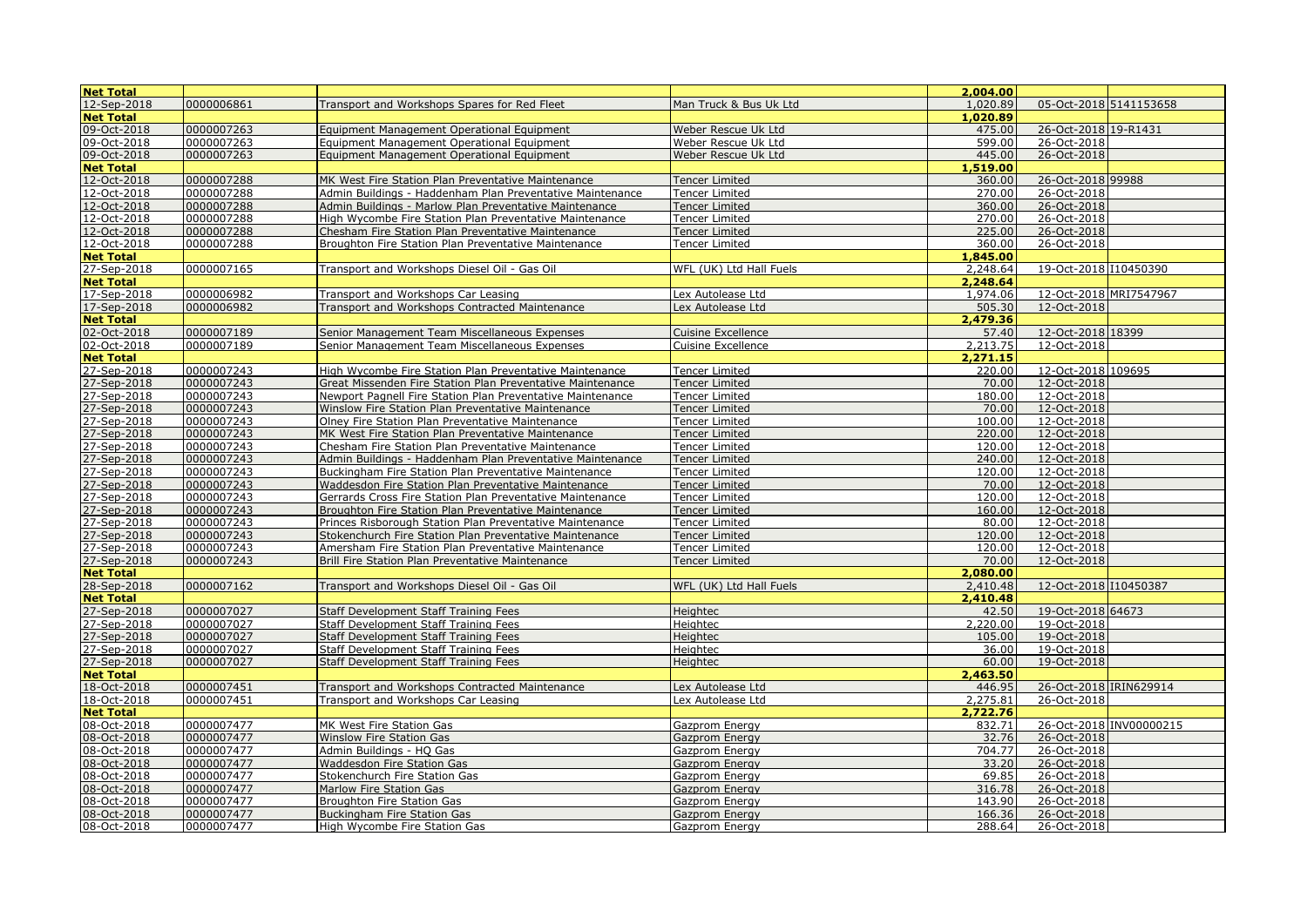| 08-Oct-2018      | 0000007477 | Haddenham Fire Station Gas                       | <b>Gazprom Energy</b>                   | 118.54   | 26-Oct-2018            |                              |
|------------------|------------|--------------------------------------------------|-----------------------------------------|----------|------------------------|------------------------------|
| 08-Oct-2018      | 0000007477 | Olney Fire Station Gas                           | Gazprom Energy                          | 56.00    | 26-Oct-2018            |                              |
| 08-Oct-2018      | 0000007477 | Beaconsfield Fire Station Gas                    | Gazprom Energy                          | 224.71   | 26-Oct-2018            |                              |
| 08-Oct-2018      | 0000007477 | Gerrards Cross Fire Station Gas                  | Gazprom Energy                          | 209.83   | 26-Oct-2018            |                              |
| 08-Oct-2018      | 0000007477 | Chesham Fire Station Gas                         | Gazprom Energy                          | 99.32    | 26-Oct-2018            |                              |
| 08-Oct-2018      | 0000007477 | Great Missenden Fire Station Gas                 | Gazprom Energy                          | 40.66    | 26-Oct-2018            |                              |
| 08-Oct-2018      | 0000007477 | Amersham Fire Station Gas                        | <b>Gazprom Energy</b>                   | 49.91    | 26-Oct-2018            |                              |
| 08-Oct-2018      | 0000007477 | Newport Pagnell Fire Station Gas                 | Gazprom Energy                          | 55.84    | 26-Oct-2018            |                              |
| <b>Net Total</b> |            |                                                  |                                         | 3,443,78 |                        |                              |
| 05-Oct-2018      | 0000007470 | Transport and Workshops Spares for Red Fleet     | Truckeast Ltd                           | 2,593.55 | 26-Oct-2018 15081828   |                              |
| <b>Net Total</b> |            |                                                  |                                         | 2,593.55 |                        |                              |
| 11-Oct-2018      | 0000007276 | <b>ICT Computer Software</b>                     | <b>Bowtower Ltd</b>                     | 2,600.00 |                        | 26-Oct-2018 LC7301 B:SI00051 |
| <b>Net Total</b> |            |                                                  |                                         | 2,600.00 |                        |                              |
| 28-Sep-2018      | 0000007166 | Transport and Workshops Diesel Oil - Gas Oil     | WFL (UK) Ltd Hall Fuels                 | 2,624.84 | 12-Oct-2018 110450389  |                              |
| <b>Net Total</b> |            |                                                  |                                         | 2,624.84 |                        |                              |
| 26-Sep-2018      | 0000007035 | Property Team Cleaning Contract Services         | <b>Antac Support Service</b>            | 2,666.03 | 12-Oct-2018 54339      |                              |
| <b>Net Total</b> |            |                                                  |                                         | 2,666.03 |                        |                              |
| 27-Sep-2018      | 0000007161 | Transport and Workshops Diesel Oil - Gas Oil     | WFL (UK) Ltd Hall Fuels                 | 2,679.50 | 19-Oct-2018 I10450391  |                              |
| <b>Net Total</b> |            |                                                  |                                         | 2,679.50 |                        |                              |
| 08-Oct-2018      | 0000007247 | <b>Staff Development Staff Training Fees</b>     | The Fire Service College Limited        | 2,795.00 | 19-Oct-2018 813879     |                              |
| <b>Net Total</b> |            |                                                  |                                         | 2,795.00 |                        |                              |
| 04-Oct-2018      | 0000007147 | Transport and Workshops Tyres & Tubes            | Ats Euromaster Limited                  | 1,888.28 |                        | 26-Oct-2018 A2560422387      |
| 04-Oct-2018      | 0000007147 | Transport and Workshops Tyres & Tubes            | Ats Euromaster Limited                  | 18.78    | 26-Oct-2018            |                              |
| 04-Oct-2018      | 0000007147 | Transport and Workshops Tyres & Tubes            | Ats Euromaster Limited                  | 1.89     | 26-Oct-2018            |                              |
| 04-Oct-2018      | 0000007147 | Transport and Workshops Tyres & Tubes            | Ats Euromaster Limited                  | 957.92   | 26-Oct-2018            |                              |
| <b>Net Total</b> |            |                                                  |                                         | 2,866.87 |                        |                              |
| 17-Sep-2018      | 0000006980 | Transport and Workshops Contracted Maintenance   | Lex Autolease Ltd                       | 485.28   | 05-Oct-2018 MRI7547126 |                              |
| 17-Sep-2018      | 0000006980 | Transport and Workshops Car Leasing              | Lex Autolease Ltd                       | 2,450.76 | 05-Oct-2018            |                              |
| <b>Net Total</b> |            |                                                  |                                         | 2,936.04 |                        |                              |
| 17-Sep-2018      | 0000007030 | <b>Protection Main Communications</b>            | Rocksure Systems Ltd (Peoplesafe)       | 2,952.60 | 12-Oct-2018 INV57322   |                              |
| <b>Net Total</b> |            |                                                  |                                         | 2,952.60 |                        |                              |
| 28-Sep-2018      | 0000007163 | Transport and Workshops Diesel Oil - Gas Oil     | WFL (UK) Ltd Hall Fuels                 | 3,001.04 | 19-Oct-2018 I10450386  |                              |
| <b>Net Total</b> |            |                                                  |                                         | 3,001.04 |                        |                              |
| 28-Sep-2018      | 0000007329 | Retirement Benefits Enhanced Pension Regular Pay | <b>BCC Pension Fund</b>                 | 3,262.11 | 26-Oct-2018 2220002659 |                              |
| <b>Net Total</b> |            |                                                  |                                         | 3,262.11 |                        |                              |
| 05-Oct-2018      | 0000007424 | Admin Buildings - HQ Electricity                 | <b>Scottish Power</b>                   | 3,342.68 | 26-Oct-2018 105821993  |                              |
| <b>Net Total</b> |            |                                                  |                                         | 3,342.68 |                        |                              |
| 27-Sep-2018      | 0000007188 | <b>Staff Development Staff Training Fees</b>     | <b>Strategic Management Development</b> | 292.50   | 12-Oct-2018 1355       |                              |
| 27-Sep-2018      | 0000007188 | Staff Development Staff Training Fees            | Strategic Management Development        | 3,000.00 | 12-Oct-2018            |                              |
| 27-Sep-2018      | 0000007188 | Staff Development Staff Training Fees            | Strategic Management Development        | 100.00   | 12-Oct-2018            |                              |
| <b>Net Total</b> |            |                                                  |                                         | 3,392.50 |                        |                              |
| 29-Aug-2018      | 0000006814 | Transport and Workshops Contracted Maintenance   | Lex Autolease Ltd                       | 527.47   | 12-Oct-2018 IRIN623602 |                              |
| 29-Aug-2018      | 0000006814 | Transport and Workshops Car Leasing              | Lex Autolease Ltd                       | 3,406.26 | 12-Oct-2018            |                              |
| <b>Net Total</b> |            |                                                  |                                         | 3,933.73 |                        |                              |
| 03-Aug-2018      | 0000006846 | Staff Development Staff Training Fees            | Holiday Inn Aylesbury                   | 779.67   | 05-Oct-2018 72857      |                              |
| 03-Aug-2018      | 0000006846 | Staff Development Staff Training Fees            | Holiday Inn Aylesbury                   | 721.33   | 05-Oct-2018            |                              |
| 03-Aug-2018      | 0000006846 | Staff Development Staff Training Fees            | Holiday Inn Aylesbury                   | 750.00   | 05-Oct-2018            |                              |
| 03-Aug-2018      | 0000006846 | Staff Development Staff Training Fees            | Holiday Inn Aylesbury                   | 187.50   | 05-Oct-2018            |                              |
| 03-Aug-2018      | 0000006846 | Staff Development Staff Training Fees            | Holiday Inn Aylesbury                   | 913.00   | 05-Oct-2018            |                              |
| <b>Net Total</b> |            |                                                  |                                         | 3,351,50 |                        |                              |
| 28-Sep-2018      | 0000007167 | Transport and Workshops Diesel Oil - Gas Oil     | WFL (UK) Ltd Hall Fuels                 | 4,157.51 | 19-Oct-2018 10450388   |                              |
| <b>Net Total</b> |            |                                                  |                                         | 4,157.51 |                        |                              |
| 30-Sep-2018      | 0000007210 | Human Resources Occupational Health Nurse Sess   | M.K. Occupational Health                | 4,241.66 | 12-Oct-2018 90217      |                              |
| <b>Net Total</b> |            |                                                  |                                         | 4,241.66 |                        |                              |
| 30-May-2018      | 0000007335 | <b>Equipment Management PPE Repairs</b>          | Bristol Uniform Limited (Care A/C)      | 4,368.31 | 19-Oct-2018 441906     |                              |
| <b>Net Total</b> |            |                                                  |                                         | 4,368.31 |                        |                              |
| 27-Jun-2018      | 0000007336 | <b>Equipment Management PPE Repairs</b>          | Bristol Uniform Limited (Care A/C)      | 4,368.31 | 19-Oct-2018 446316     |                              |
| <b>Net Total</b> |            |                                                  |                                         | 4,368.31 |                        |                              |
| 26-Jul-2018      | 0000007337 | Equipment Management PPE Repairs                 | Bristol Uniform Limited (Care A/C)      | 4,368.31 | 26-Oct-2018 452256     |                              |
|                  |            |                                                  |                                         |          |                        |                              |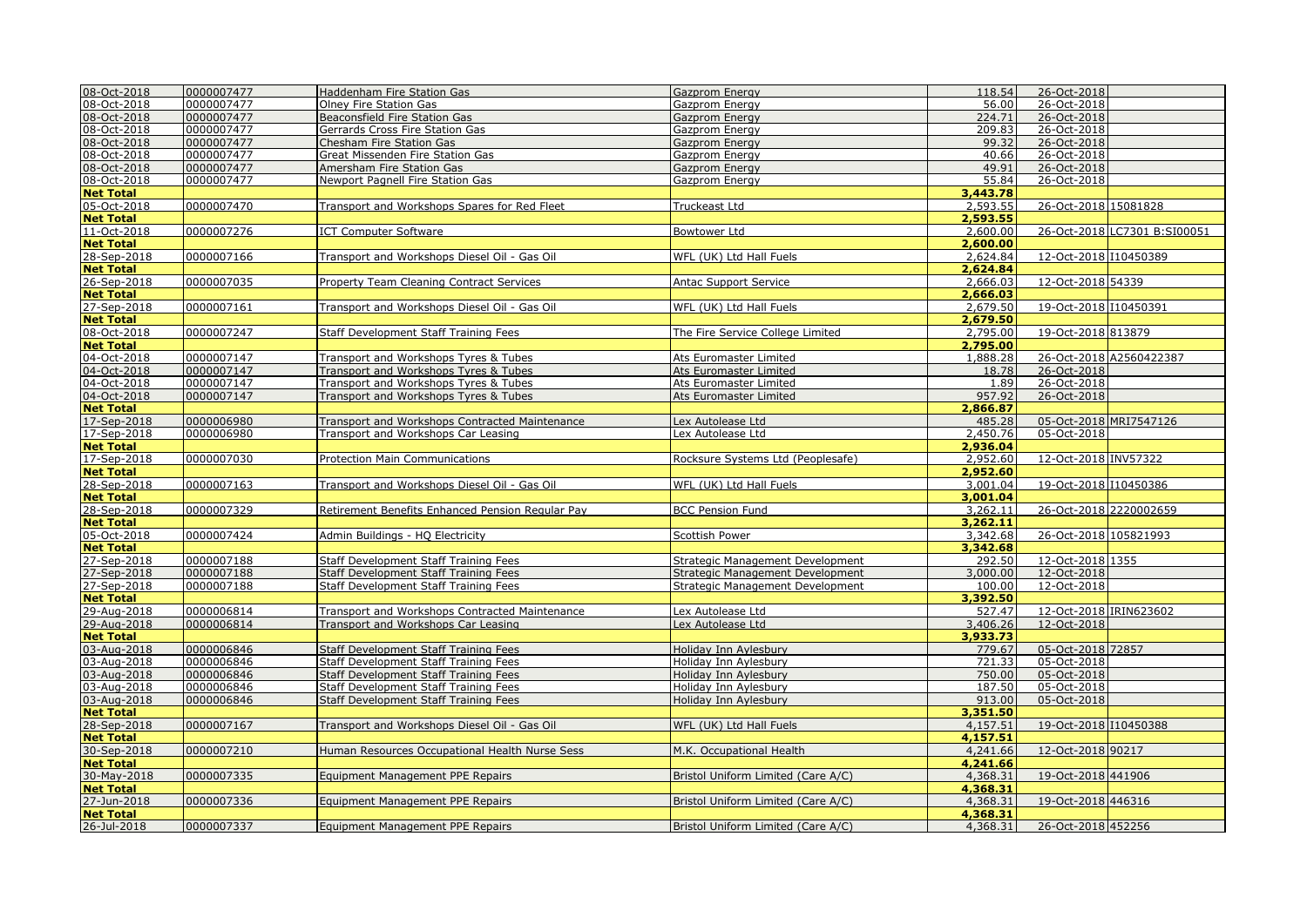| <b>Net Total</b> |            |                                                     |                                    | 4,368.31  |                              |
|------------------|------------|-----------------------------------------------------|------------------------------------|-----------|------------------------------|
| 26-Sep-2018      | 0000007201 | <b>Equipment Management PPE Repairs</b>             | Bristol Uniform Limited (Care A/C) | 4,368.31  | 12-Oct-2018 466528           |
| <b>Net Total</b> |            |                                                     |                                    | 4,368.31  |                              |
| 15-Oct-2018      | 0000007339 | Senior Management Team Subs Professional/Nat Bodies | Pavillion Publishing and Media Ltd | 4,567.20  | 26-Oct-2018 211070           |
| <b>Net Total</b> |            |                                                     |                                    | 4,567.20  |                              |
| 25-Sep-2018      | 0000007440 | Data Intelligence Consultancy Fees                  | Operational Research In Health Ltd | 4,630.00  | 26-Oct-2018 128D/BMKF1/B2    |
| <b>Net Total</b> |            |                                                     |                                    | 4,630.00  |                              |
| 09-Oct-2018      | 0000007250 | Staff Development Staff Training Fees               | The Fire Service College Limited   | 4,160.00  | 19-Oct-2018 813943           |
| 09-Oct-2018      | 0000007250 | Staff Development Staff Training Fees               | The Fire Service College Limited   | 640.00    | 19-Oct-2018                  |
| <b>Net Total</b> |            |                                                     |                                    | 4,800.00  |                              |
| 25-Sep-2018      | 0000007204 | <b>ICT Main Communications</b>                      | Bt Payment Services Ltd            | 4,932.81  | 12-Oct-2018 VP99470670O03501 |
| <b>Net Total</b> |            |                                                     |                                    | 4,932.81  |                              |
|                  |            |                                                     |                                    |           |                              |
| 01-Oct-2018      | 0000007058 | <b>ESMCP Consultancy Fees</b>                       | Mott MacDonald Ltd                 | 5,850.00  | 19-Oct-2018 IN00399051       |
| <b>Net Total</b> |            |                                                     |                                    | 5,850.00  |                              |
| 10-Oct-2018      | 0000007389 | Staff Development Staff Training Fees               | Buckinghamshire County Council     | 6,000.00  | 19-Oct-2018 2207035015       |
| <b>Net Total</b> |            |                                                     |                                    | 6,000.00  |                              |
| 09-Oct-2018      | 0000007264 | <b>Childcare Vouchers</b>                           | Sodexo P&MM Ltd Childcare Plus     | 6,245.81  | 12-Oct-2018 3484207          |
| <b>Net Total</b> |            |                                                     |                                    | 6,245.81  |                              |
| 09-Oct-2018      | 0000007279 | Capital Purchase                                    | Wycombe Carpet Centre Ltd          | 6,614.67  | 19-Oct-2018 011048           |
| <b>Net Total</b> |            |                                                     |                                    | 6,614.67  |                              |
| 11-Oct-2018      | 0000007299 | MK West Fire Station Other Expenses                 | Community Action: MK               | 6,795.00  | 19-Oct-2018 31420            |
| <b>Net Total</b> |            |                                                     |                                    | 6,795.00  |                              |
| 13-Sep-2018      | 0000006872 | Capital Purchase                                    | Supply + Limited                   | 7,525.00  | 19-Oct-2018 0000034278       |
| <b>Net Total</b> |            |                                                     |                                    | 7,525.00  |                              |
| 28-Sep-2018      | 0000007164 | Transport and Workshops Diesel Oil - Gas Oil        | WFL (UK) Ltd Hall Fuels            | 7,824.14  | 12-Oct-2018 I10450385        |
| <b>Net Total</b> |            |                                                     |                                    | 7.824.14  |                              |
| 01-Oct-2018      | 0000007242 | <b>ICT Computer Software</b>                        | Gartan Technologies Ltd            | 8,333.00  | 26-Oct-2018 GT2018-057       |
| <b>Net Total</b> |            |                                                     |                                    | 8,333.00  |                              |
| 28-Sep-2018      | 0000007239 | Urban Search and Rescue Other Training              | Mersevside Fire                    | 9,220.00  | 19-Oct-2018 I0021176         |
| <b>Net Total</b> |            |                                                     |                                    | 9,220.00  |                              |
| 19-Sep-2018      | 0000006966 | Capital Purchase                                    | A.W.R Pickersaill Limited          | 4,120.00  | 19-Oct-2018 13010            |
| 19-Sep-2018      | 0000006966 | Capital Purchase                                    | A.W.R Pickersaill Limited          | 2,444.25  | 19-Oct-2018                  |
| 19-Sep-2018      | 0000006966 | Capital Purchase                                    | A.W.R Pickersgill Limited          | 2.744.00  | 19-Oct-2018                  |
| 19-Sep-2018      | 0000006966 | Capital Purchase                                    | A.W.R Pickersaill Limited          | 2.900.00  | 19-Oct-2018                  |
| 19-Sep-2018      | 0000006966 | Capital Purchase                                    | A.W.R Pickersgill Limited          | 1,494.00  | 19-Oct-2018                  |
| <b>Net Total</b> |            |                                                     |                                    | 13,702.25 |                              |
| 27-Sep-2018      | 0000007379 | <b>Equipment Management PPE Repairs</b>             | Bristol Uniform Limited (Care A/C) | 16,980.00 | 26-Oct-2018 466854           |
| <b>Net Total</b> |            |                                                     |                                    | 16.980.00 |                              |
| 08-Oct-2018      | 0000007236 | Staff Development Staff Training Fees               | The Fire Service College Limited   | 16,520.00 | 19-Oct-2018 813880           |
| 08-Oct-2018      | 0000007236 | Staff Development Staff Training Fees               | The Fire Service College Limited   | 2,800.00  | 19-Oct-2018                  |
| <b>Net Total</b> |            |                                                     |                                    | 19,320.00 |                              |
| 28-Sep-2018      | 0000007266 | Payroll                                             | <b>BCC Pension Fund</b>            | 20,731.18 | 12-Oct-2018 LGPSEESSEP18     |
| <b>Net Total</b> |            |                                                     |                                    | 20,731.18 |                              |
| 01-Sep-2018      | 0000007334 | Operational Assurance Consultancy Fees              | Operational Assurance Ltd          | 26,000.00 | 19-Oct-2018 1007             |
| <b>Net Total</b> |            |                                                     |                                    | 26,000.00 |                              |
| 09-Oct-2018      | 0000007255 | Capital Purchase                                    | <b>Emergency One</b>               | 27,855.00 | 26-Oct-2018 21979            |
| <b>Net Total</b> |            |                                                     |                                    | 27,855.00 |                              |
| 09-Oct-2018      | 0000007256 | Capital Purchase                                    | <b>Emergency One</b>               | 27,855.00 | 19-Oct-2018 21978            |
| <b>Net Total</b> |            |                                                     |                                    | 27,855.00 |                              |
|                  |            |                                                     |                                    |           |                              |
| 02-Jul-2018      | 0000007418 | <b>ICT Firelink</b>                                 | Home Office                        | 28,182.35 | 26-Oct-2018 1143028          |
| <b>Net Total</b> |            |                                                     |                                    | 28,182.35 |                              |
| 03-Oct-2018      | 0000007296 | <b>ICT Firelink</b>                                 | Home Office                        | 29,140.00 | 19-Oct-2018 1144017          |
| <b>Net Total</b> |            |                                                     |                                    | 29,140.00 |                              |
| 24-Sep-2018      | 0000006994 | Response Support Agency Services                    | London Fire & Emergency Pa         | 35,752.00 | 05-Oct-2018 IN047482         |
| <b>Net Total</b> |            |                                                     |                                    | 35,752.00 |                              |
| 15-Oct-2018      | 0000007353 | <b>Apprentices Agency Services</b>                  | <b>Encompass Select Limited</b>    | 26,232.01 | 19-Oct-2018 1071             |
| 15-Oct-2018      | 0000007353 | <b>Apprentices Agency Services</b>                  | <b>Encompass Select Limited</b>    | 1,331.80  | 19-Oct-2018                  |
| 15-Oct-2018      | 0000007353 | <b>Apprentices Agency Services</b>                  | <b>Encompass Select Limited</b>    | 1,499.20  | 19-Oct-2018                  |
| 15-Oct-2018      | 0000007353 | <b>Apprentices Agency Services</b>                  | <b>Encompass Select Limited</b>    | 20,152.35 | 19-Oct-2018                  |